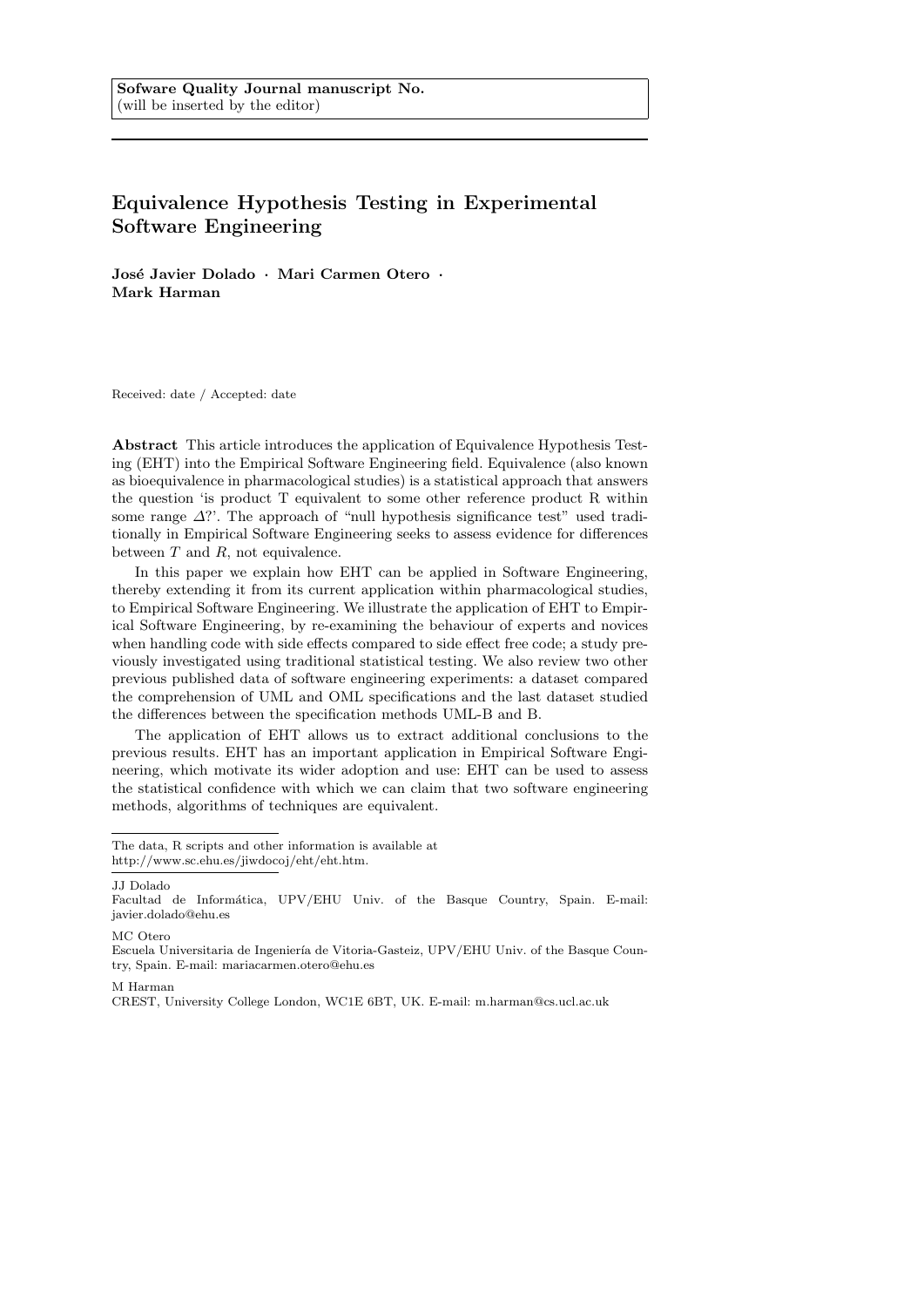Keywords Equivalence Hypothesis Testing · Bioequivalence Analysis · Program Comprehension · Side-effect Free Programs · Crossover Design · Experimental Software Engineering

### 1 Introduction

One of the main concerns in any experimental or empirical research work is to provide evidence that the conclusions we infer from the quantitative data obtained in experimentation are valid and of practical use. The goal of any statistical procedure in empirical research is to seek to exclude chance from the conclusions that will be attributed to the substantial hypotheses on which we base our scientific claims.

The approach that is usually followed in empirical software engineering experiments takes the form of testing, by some statistical procedure, the null difference between the means of two populations:  $\mu_T$ , the mean of the new treatment, and  $\mu_R$ , the mean of reference. This is called "Null Hypothesis Significance Test" (NHST).

The goal is to be in a position to reject the hypothesis of no difference  $H_0$ , in order to accept the alternative hypothesis of difference,  $H_a$ , i.e.:

$$
H_0: \mu_T - \mu_R = 0
$$
  
\n
$$
H_a: \mu_T - \mu_R \neq 0 \text{ for the two-tailed test}
$$
 (1)

The reasoning process is based on the standard theories of Fisher and Neyman-Pearson. For accepting or rejecting  $H_0$ , software engineers use the p-value of the test and typically seek to reduce the chances of committing so-called Type I and Type II errors. The original null hypotheses of Fisher and the two other authors Neyman and Pearson have different interpretations concerning the burden of proof relating to the p-value or the Type I or II errors. The general procedure (occasionally mixing both approaches) has been followed with increasing frequency, and perhaps with a certain degree of ritual, in the Empirical Software Engineering literature.

In this paper we present the rationale for an alternative method to Null Hypothesis Significance Test (NHST) called Equivalence Hypothesis Testing (EHT). Our goal is not to replace the use of NHST. Rather, we wish to introduce to the Empirical Software Engineering community the concepts and practice of EHT, which is currently more widely seen in pharmacological studies (where it is often referred to as the 'bioequivalence testing' since it assesses the evidence that one drug treatment has equivalent biological effects to another). Our motivation for introducing EHT is twofold:

1. To Complement NHST: Where we have evidence from NHST that two populations of results are different, we can use this to assert that we have statistical evidence for scientific claims about the populations. However, EHT allows us to explore the results in more detail. It gives us additional insights into the effect size and the confidence with which we may assert differences over ranges of effect size, by examining the equivalence intervals. This is often important because knowing that two software engineering methods behave differently is only a starting point for actionable results; we also need to know, for example, how confident we can be that the effect size is worthy of action.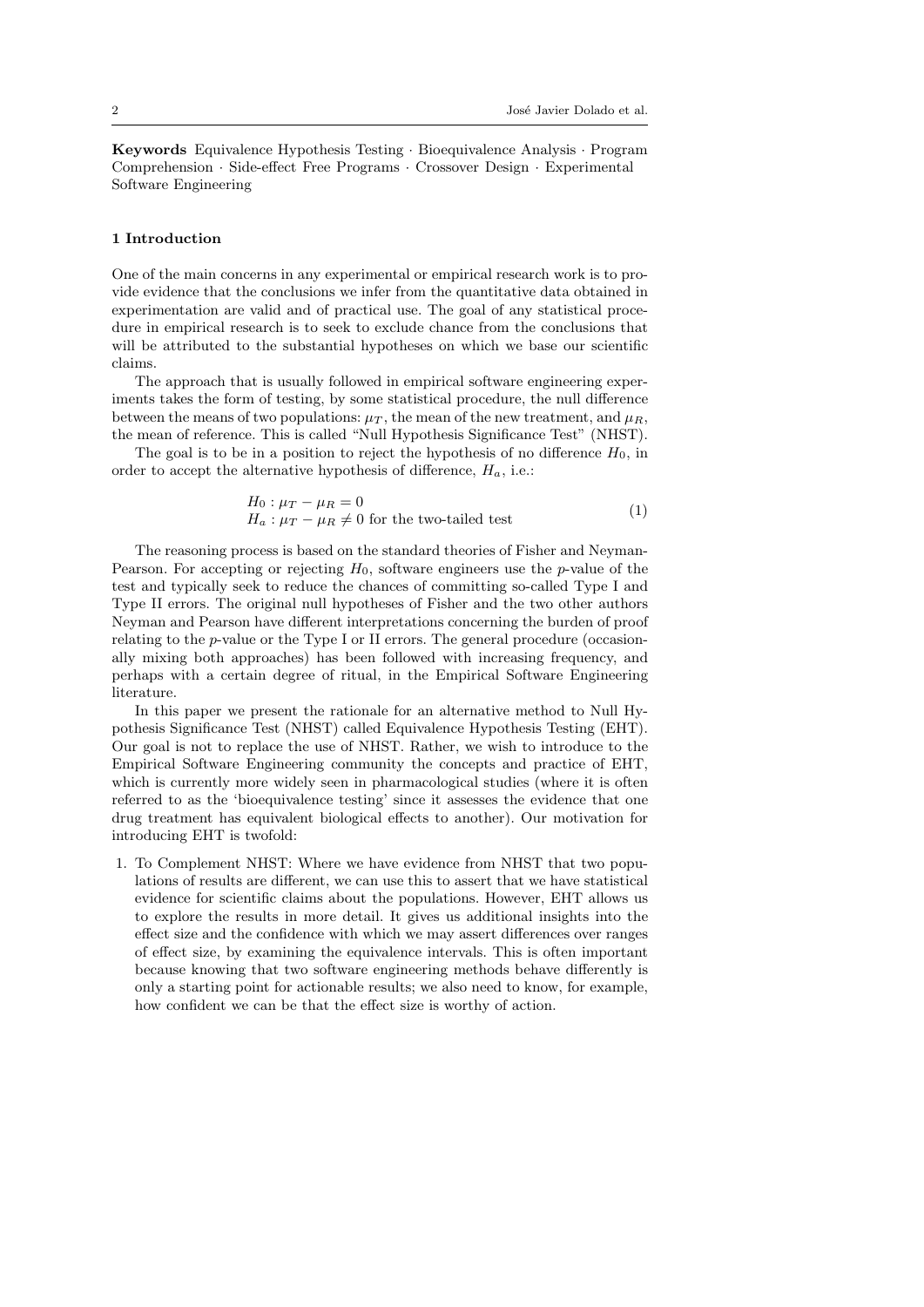2. To answer Equivalence questions NHST cannot address: In software engineering empirical studies, we often would like to explore the confidence with which we can claim that two software engineering methods, algorithms or techniques are equivalent. For example, suppose we have two test data generation techniques (Lakhotia et al, 2009). We may believe that one achieves better test effectiveness for the same effort. We therefore would like to provide evidence to support our claim that the two techniques require equivalent effort. Alternatively, in source code analysis (Harman, 2010), we may have a performance improvement for some algorithm and we wish to show that the performance improvement does not affect the algorithm's precision. That is we wish to show that the two versions of the algorithms have 'equivalent precision'. In these situations authors are often tempted to use NHST to explore equivalence. However, failing to reject the null hypothesis in NHST is most definitely not the same as demonstrating equivalence; absence of proof (of difference) is not proof of absence.

In this paper we introduce EHT for empirical software engineers and explain how it can be used in Experimental Software Engineering work. As with NHST, the application of EHT to human-based empirical studies requires more care and attention because of the learning effects and other confounding factors that can affect the results of human studies. Fortunately, EHT is well-understood from its application to biological (pharmacological) studies where these issues are unavoidable. Therefore, there is a wealth of accumulated knowledge on which we can draw when extending EHT testing to empirical software engineering.

In order to illustrate the application of EHT in Experimental Software Engineering, we chose a study of a software engineering problem that involved the performance of human subjects in cognitive tasks, since this exposes more of these issues. We also chose to study a problem for which EHT is used as a complement to NHST, since this will be the starting point for many software engineers who are already familiar with NHST.

Thus, our illustration of EHT represents the more demanding case; the one that requires most additional statistical care and attention and 'due diligence' requirements on the experimentors. For those software engineers interested in using EHT to test equivalence of algorithms (where no humans involved), the techniques can be used with fewer additional requirements, making it simpler and easier to use EHT for Experimental Software Engineering.

The rest of this paper is organised as follows. Section 2 introduces EHT for software engineers. Section 3 shows how to apply the EHT methods to software engineering problems. Section 4 details the type of experimental designs that can be used for EHT where human subjects are involved. Section 5 discusses the issue of sample size. Section 6 presents the analysis of the program comprehension experiment as an illustration of EHT for Empirical Software Engineering. Section 7 shows the application of EHT to two additional research problems and Section 8 discusses related work on the use of NHST and EHT. Finally, the Conclusions state the benefits obtained through the analysis of the data by EHT.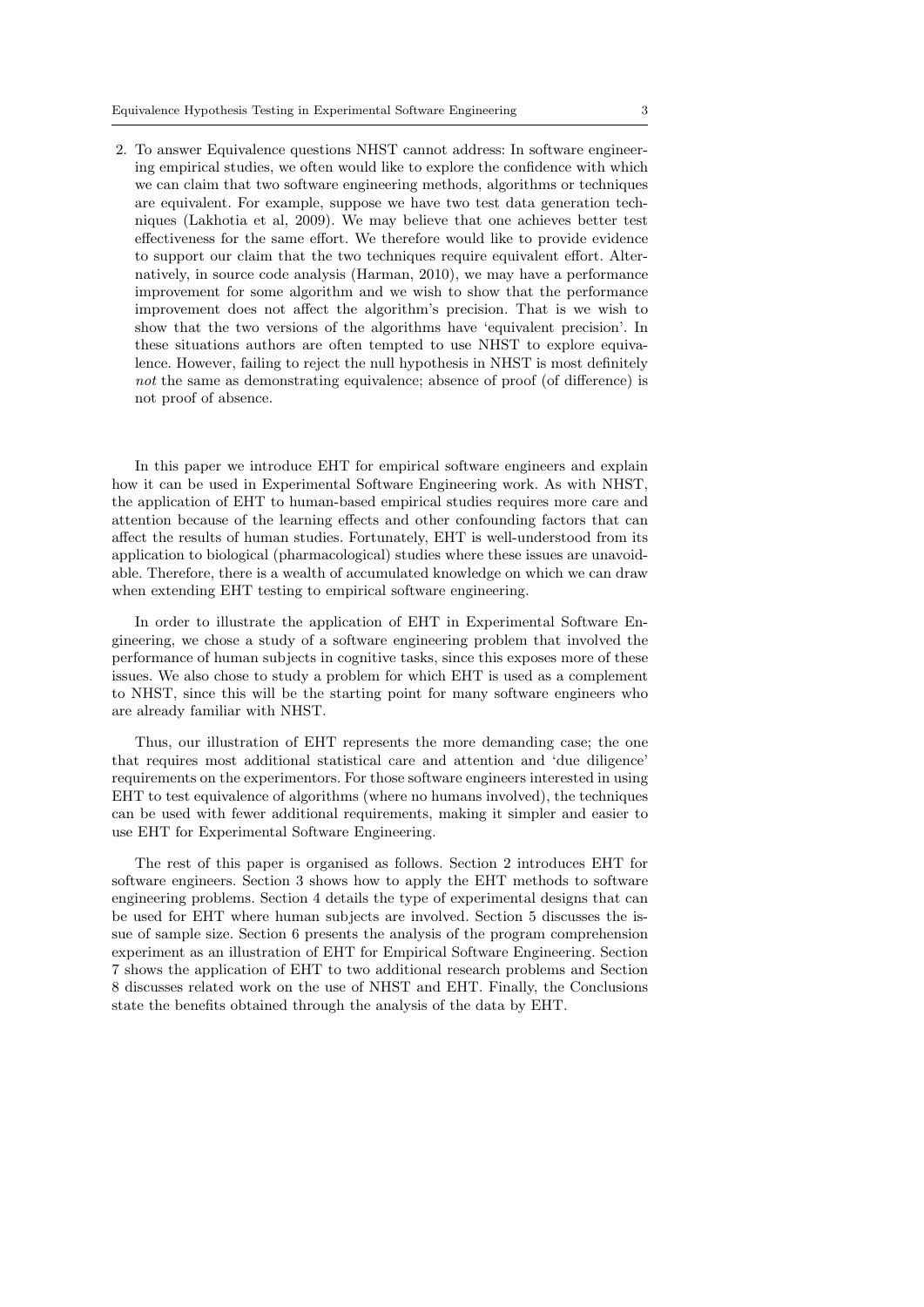#### 2 Equivalence Hypothesis Testing

Different terms are used for 'equivalence' in statistical procedures, such as bioequivalence, parity, equality and similarity. They are used for describing a situation in which two variables differ by less than a predetermined range (Ennis and Ennis, 2010). When comparing experimental data of two samples  $T$  and  $R$ , we may perform statistical tests for differences (NHST), for equivalence and for non-inferiority. In NHST, when we perform a difference test on a data set the result can be that we do not reject the null hypothesis of 'no difference' or that the  $H_0$  is rejected. In the last situation the new treatment  $T$  can be better or worse than  $R$ .

Equivalence analysis differs from the classic  $t$ -test, partly because the goal is to establish whether the two treatments are the same. The null hypothesis is therefore that the mean responses are different and the alternative hypothesis is that the mean responses are equivalent. This way of proceeding is the opposite of the more usually applied null hypothesis of NHST. In EHT the parameters  $\alpha$  (the Type I error),  $\beta$  (the Type II error) and the statistical power of NHST are also used, but with different meaning.

Bioequivalence is the application of EHT ideas in the pharmaceutical field, where the usual aim is to compare the effect of two drugs, one being a generic product considered for introduction as a cheaper replacement for another, more expensive, proprietary drug. The goal of bioequivalence testing is to determine whether the new generic drug,  $T$ , can replace the existing drug  $R$ . It is advisable, therefore, to administer either the product or the treatment to the same subjects.

The literature in bioequivalence speaks about *superiority* trials when the aim is to check whether a new treatment is better than the reference treatment, by using the NHST superiority tests, which correspond to equations (1) in Section 1. In a *noninferiority* trial (NIHT), the research question is whether  $T$  is no worse than a reference treatment R (Piaggio et al, 2006). Usually, a value  $\Delta$  is set for allowing small differences to the reference treatment. In a non-inferiority test the null and alternative hypotheses are

$$
H_0: \mu_T - \mu_R \le \Delta
$$
  
\n
$$
H_a: \mu_T - \mu_R > \Delta
$$
\n(2)

where ∆ determines the range within which we consider that treatment of method  $T$  is noninferior to  $R$ .

Equivalence trials are similar to noninferiority but the equivalence is defined between an interval  $+\Delta$  and  $-\Delta$  (Wellek, 2010). The null and alternative hypotheses are expressed as

$$
H_0: |\mu_T - \mu_R| \ge \Delta
$$
  
\n
$$
H_a: |\mu_T - \mu_R| < \Delta
$$
\n(3)

where ∆ determines the range within which we consider that treatment of method T is equivalent to  $R<sup>1</sup>$ .

Figure 1 shows the results that can be observed after the comparison of methods T and R, plotting the possible situations of the confidence intervals with

 $1$  Although it is a rare situation, it is feasible to test for equivalence with the null hypothesis as  $H_0: |\mu_T - \mu_R| \leq \Delta$ . However, this procedure is rarely used in practice, since it does not allow to control for the "risk of the consumer" (Hauschke et al, 2007, pp. 45-46) therefore rendering the testing for equivalence useless. See (McBride, 2005, section 5.3) and (Cole and McBride, 2004) for the practical consequences of this approach.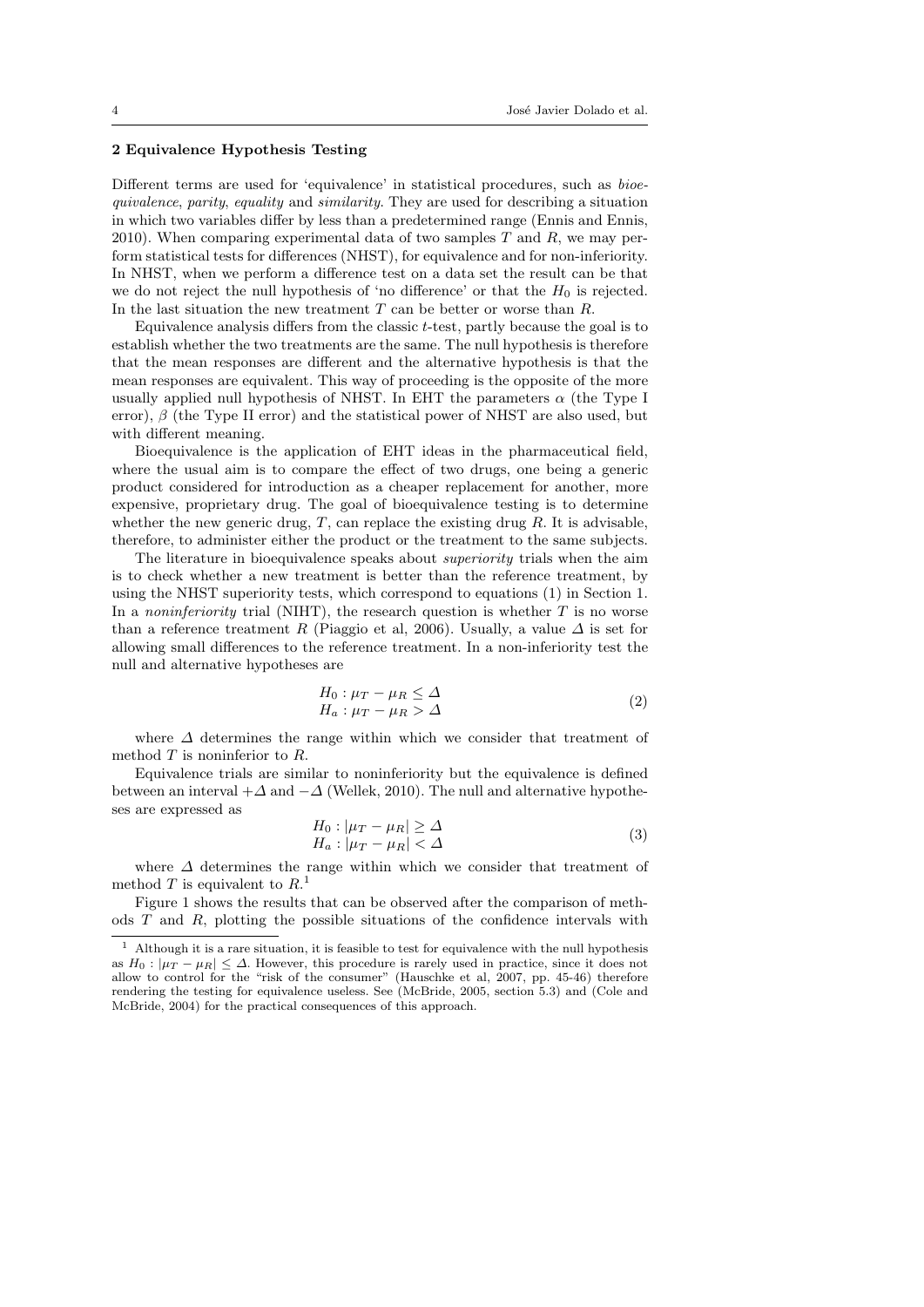

Fig. 1 Forest plot of the possible confidence intervals (CIs) A to J, with reference to the interval equivalence  $\pm\Delta$ . The intervals A to J can be computed also for noninferior analysis. The dotted intervals  $K$  to  $M$  are the possible CIs in NHST.

respect to  $\Delta$ . For illustration, the value of the interval  $\Delta$  is set between  $\pm 20\%$  and  $\pm 50\%$  around the null difference of the means,  $\mu_T - \mu_R$ , but its actual value must be set by the experimentor.

When applied to pharmacological studies, the Type I error (falsely rejecting H<sub>0</sub> when it is, in fact true,  $P(\text{reject } H_0|H_0)$  is controlled by  $\alpha$  and is referred to as the "risk of the consumer", since it represents the risk of taking a drug or undergoing a treatment believed to be equivalent, when in fact it is not. The Type II error (falsely accepting  $H_0$ ) is controlled by  $\beta$ ,  $P(\text{not reject } H_0|H_a)$ , and is referred to as the "risk of the producer" since the commercial firm may fail to recoup investment by deciding not to produce a drug, despite it actually being equivalent to the reference; Power is  $P(\text{accept } H_a | H_a)$ . The values of  $\alpha$  and  $\beta$ represent the risks that the consumer and producer, respectively, are willing to take. For instance, should we decide to set  $\alpha$  to be 0.1 then we assume that we may be using a method or product that we believe to be equivalent, when in fact it is not equivalent 1 in 10 times. If we set  $\beta$  at 0.2 we assume that we may be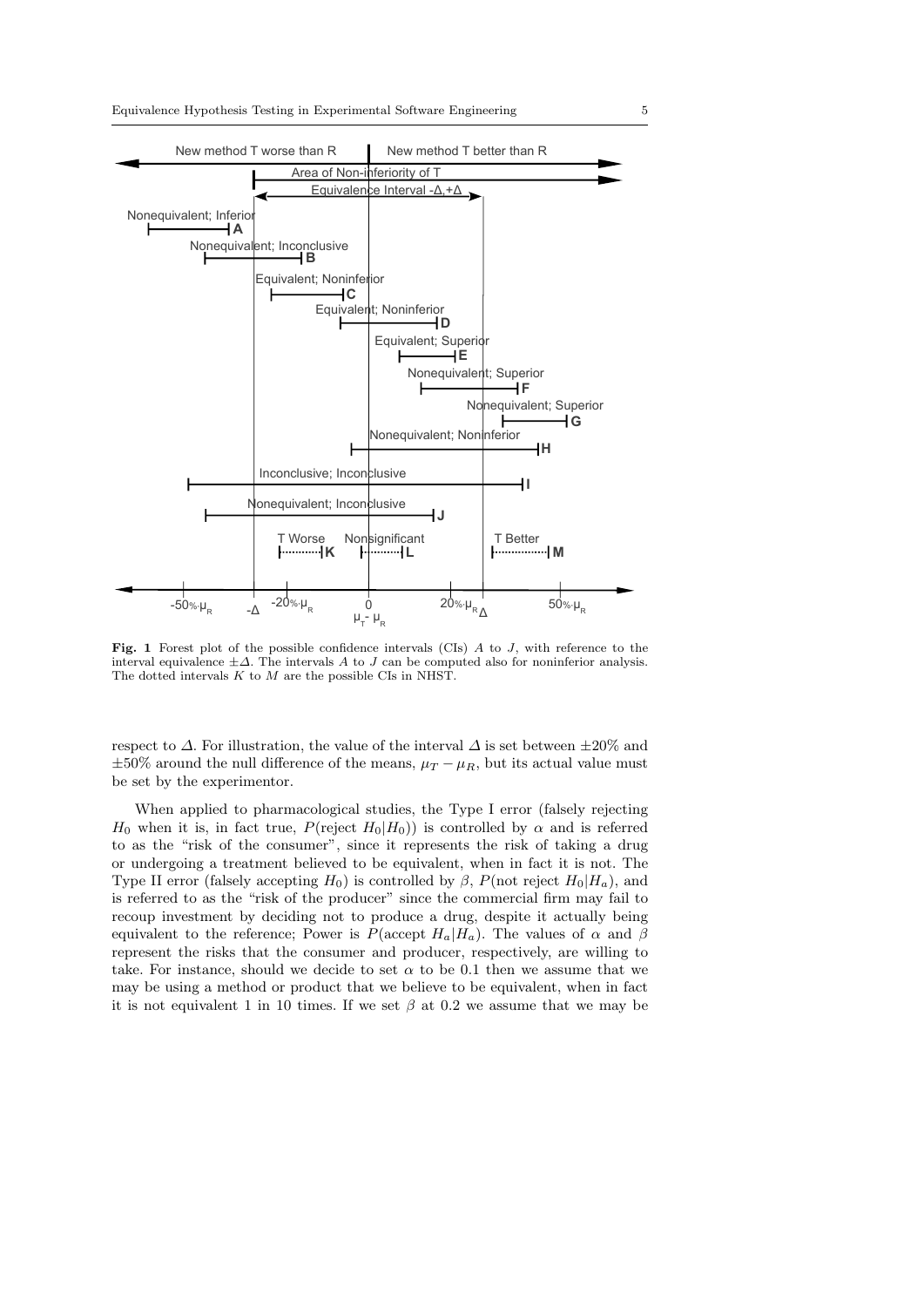using a method or product that we believe it is inequivalent, when in fact it is equivalent 2 in 10 times.

In EHT the goal is to check whether a method  $T$  is equivalent to  $R$  within a range ∆. Similarly to NHST, confidence intervals can be computed for testing equivalence or, alternatively, two simultaneous one-side tests can be used. The implications of these tests are presented in Table 1, which considers both NHST and EHT. Figure 1 shows the different possibilities and decisions based on our equivalence hypotheses. For example, segment  $C$  in the figure represents a confidence interval for the mean differences between  $T$  and  $R$  which is within the equivalence interval  $\Delta$  and which is also within the range of noninferiority to the reference  $R$ . The same segment  $C$  is classified in Table 1 as statistically different since it does not include the value 0. When using NHST we may obtain the CI L which does not reject the null hypothesis of non difference, but that would be classified as "equivalent" since it lies within the limits of the equivalence interval. Figure 1 and Table 1 help to make a decision about the treatment method T versus the reference method R.

Table 1 Classification of the CIs of Figure 1.

| <b>NHST</b><br><b>EHT</b>                         | <b>Statistically Different</b> | Statist. Nonsignificant |
|---------------------------------------------------|--------------------------------|-------------------------|
| <b>Statistically Equivalent</b>                   | C, E, K                        | D. L                    |
| <b>Statistically Not Equivalent</b> A, B, F, G, M |                                | H, I, J                 |

#### 3 Basic Procedures in EHT

There are different methods for testing average equivalence between the difference of a mean of reference,  $\mu_R$ , and a mean of a treatment,  $\mu_T$  (Rani and Pargal, 2004) (Ennis and Ennis, 2009) (Chow and Liu, 2009) (Wellek, 2010) (Chen and Peace, 2011). Most statistical software packages have implementations of these methods. In the simplest approach they can be categorized as those based on testing a null hypothesis around an equivalence region and those based on using confidence intervals. Compared to NHST, the EHT null hypotheses are reversed and, correspondingly, the burden of the proof, the interpretation of the types of errors and the parameters (see Table 2).

#### 3.1 Procedures based on Hypothesis testing

The null hypothesis for EHT stated in equation 3 can be made operational in an interval hypothesis as follows (Chow and Liu, 2009)

$$
H_0: \mu_T - \mu_R \le -\Delta \text{ or } \mu_T - \mu_R \ge +\Delta
$$
  
versus  

$$
H_a: -\Delta < \mu_T - \mu_R < +\Delta
$$
 (4)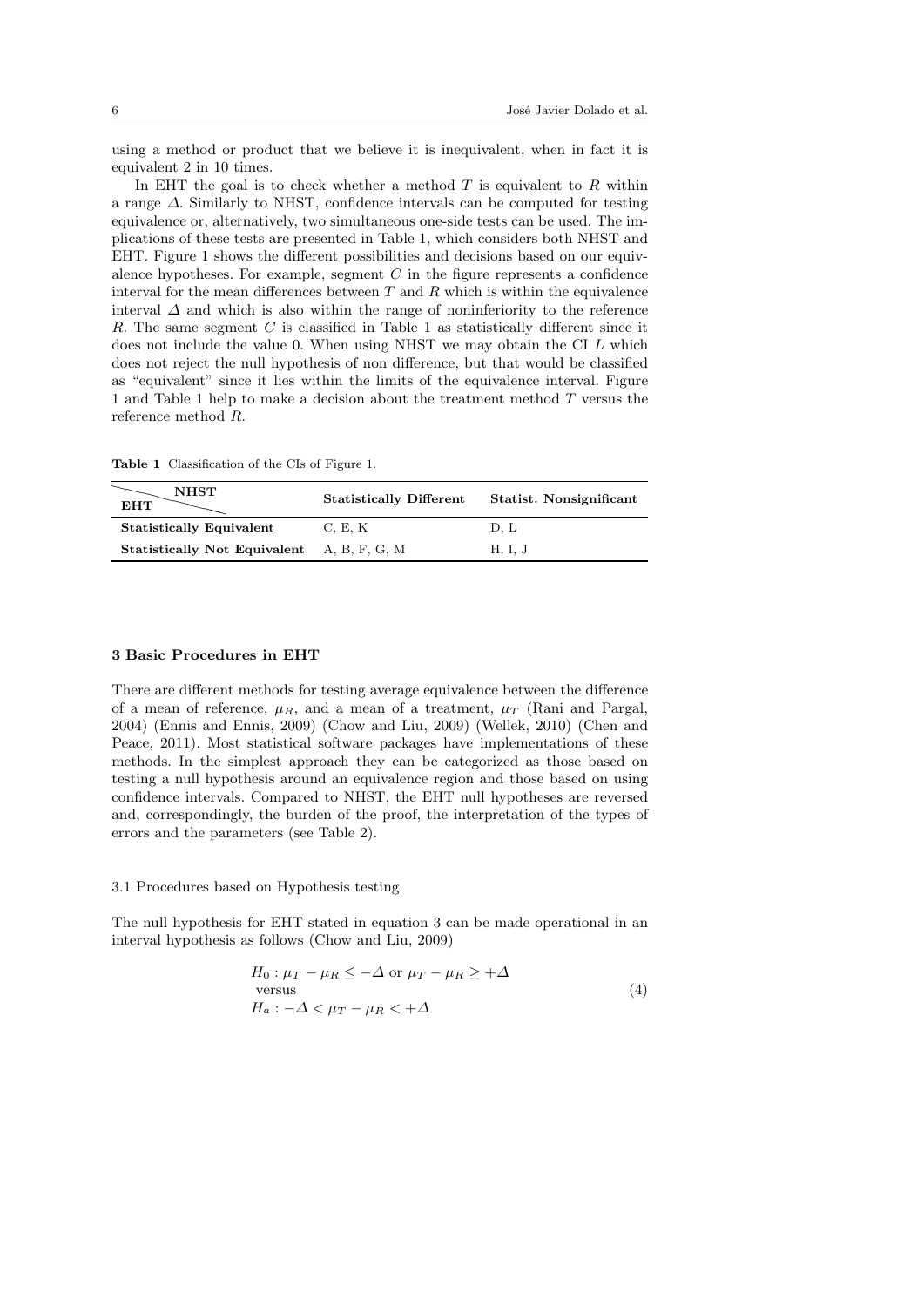|             | Type I error or False<br>Positive. Reject $H_0$<br>$(\alpha)$                                               | Type II error or False<br>Negative. Not Reject<br>$H_0$ ( $\beta$ )                                                            | Burden of Proof                                                                       |
|-------------|-------------------------------------------------------------------------------------------------------------|--------------------------------------------------------------------------------------------------------------------------------|---------------------------------------------------------------------------------------|
| NHST        | Concluding that R and<br>T are different, when in<br>fact they are not.                                     | Concluding that R and<br>T are equal when in fact<br>they are not. The alter-<br>native hypothesis $H_a$ is<br>rejected.       | The alternative hypoth-<br>esis of difference of R<br>and T.                          |
| <b>EHT</b>  | Concluding that R and<br>T differ by less than $\Delta$<br>when in fact they differ<br>by $\Delta$ or more. | Concluding that R and<br>T are inequivalent in<br>the interval $-\Delta$ and $+\Delta$<br>when in fact they are<br>equivalent. | The alternative hypoth-<br>esis of equality by less<br>than $+\Delta$ .               |
| <b>NIHT</b> | Concluding that $T$ is<br>non-inferior to R when<br>in fact it is inferior.                                 | Concluding that $T$ is in-<br>ferior to R when in fact<br>it is non-inferior.                                                  | The alternative hypoth-<br>esis of non-inferiority of<br>T respect to R by $\Delta$ . |

Table 2 Comparison of Type I and II errors in classical NHST, Equivalence (EHT) and Non-inferiority (NIHT).

The best known procedure for hypothesis testing is known as TOST (two onesided t-tests) and is Schuirmann's proposal (Schuirmann, 1987). It consists of decomposing  $H_0$  into two separate hypothesis and applying t-tests as follows

$$
H_{01} : \mu_T - \mu_R \le -\Delta \text{ or } H_{02} : \mu_T - \mu_R \ge +\Delta
$$
  
versus  

$$
H_{a1} : \mu_T - \mu_R > -\Delta \text{ and } H_{a2} : \mu_T - \mu_R < +\Delta
$$
 (5)

The procedure tries to reject both  $H_{01}$  and  $H_{02}$  for infering equivalence. Also, as shown by (Ennis and Ennis, 2009), there is a possibility of directly testing equivalence with only one null hypothesis and other alternative hypothesis. There are different critics and variations on this type of hypothesis testing and to the different methods used (Ennis and Ennis, 2010), but it has been used extensively in the pharmacological area. Figure 2 shows graphically the two alternative hypothesis  $H_{01}$  and  $H_{02}$  in TOST versus the alternative  $H_a$  ( $H_{a1}$  and  $H_{a2}$ ). The graphs show the areas corresponding to the parameters  $\alpha$  and  $\beta/2$  used in the significance tests.

#### 3.2 Procedures based on Confidence Intervals

Confidence Intervals (CIs) can also be used for EHT and is the preferred method. The underlying idea in this procedure is to compute a  $(1 - 2\alpha)100\%$  statistical confidence interval around the sample mean differences,  $\bar{\mu}_T - \bar{\mu}_R$ , and to observe if it lies within the equivalence region previously defined. One of the basic criteria for setting the equivalence region is to use 20% around the known reference mean,  $\bar{\mu}_R$ , implying that the confidence interval for the difference must lie be between  $-0.2\bar{\mu}_R$  and  $0.2\bar{\mu}_R$  (see subsection 3.4).

From the practical viewpoint, the use of TOST with an  $\alpha$  significance level is equivalent to using a CI of  $1 - 2\alpha$  (Chow and Liu, 2009). As the CI of the difference test is  $(1 - \alpha)$ , it contains the CI of the equivalence  $(1 - 2\alpha)$ . We can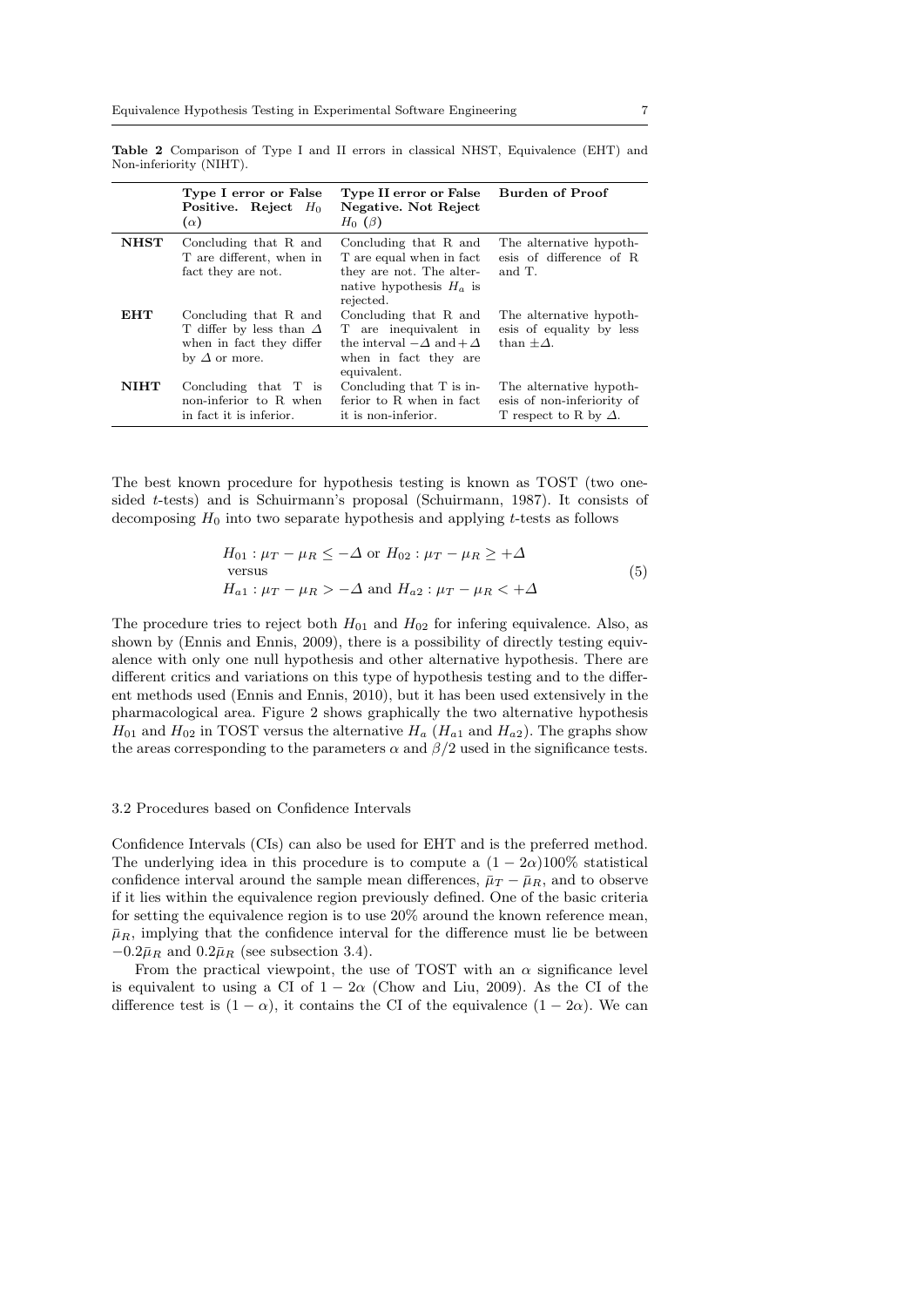

Fig. 2 Plot of the TOST and the confidence intervals CI1 and CI2 for the difference of means.

summarize that whilst in NHST the CIs are computed with  $(1 - \alpha)$ , in EHT they are computed with  $(1 - 2\alpha)$  and in NIHT they are computed with  $(1 - \alpha/2)$ .

In Figure 2 we see above the TOST two potential CIs and their relationship to the interval equivalence. Visually, it is easy to spot that, in this case, CI1 is equivalent and CI2 is not. The CI expresses the confidence level, at a chosen %, that the computed interval will contain the true value of the difference of the parameter  $\mu_T - \mu_R$ , in the long run. As larger is the confidence level as larger will be the width of the CI since it has to include a larger set of plausible values. The most common method used for computing the CIs is the so called "Shortest Interval". The limits for the Shortest interval (L, U) for the differences of the means are computed as

$$
(L, U) = (\overline{\mu}_T - \overline{\mu}_R) \pm t(\alpha, n_1 + n_2 - 2)\hat{\sigma}_d \sqrt{\frac{1}{n_1} + \frac{1}{n_2}}
$$
(6)

where  $\overline{\mu}_{T}$  and  $\overline{\mu}_{R}$  are the sample means,  $\hat{\sigma}_{d}$  is an estimation of the intra-subject variance,  $n_1$  and  $n_2$  are the number of experimental units in the two groups and  $t(\alpha, n_1 + n_2 - 2)$  is the percentile of the t-distribution (Chen and Peace, 2011, pp. 263-265). Other usual alternative is to use Westlake intervals, that are symmetric (Westlake, 1976) but wider than the corresponding Shortest. A recent review of the different types of equivalence tests can be found in (Meyners, 2012).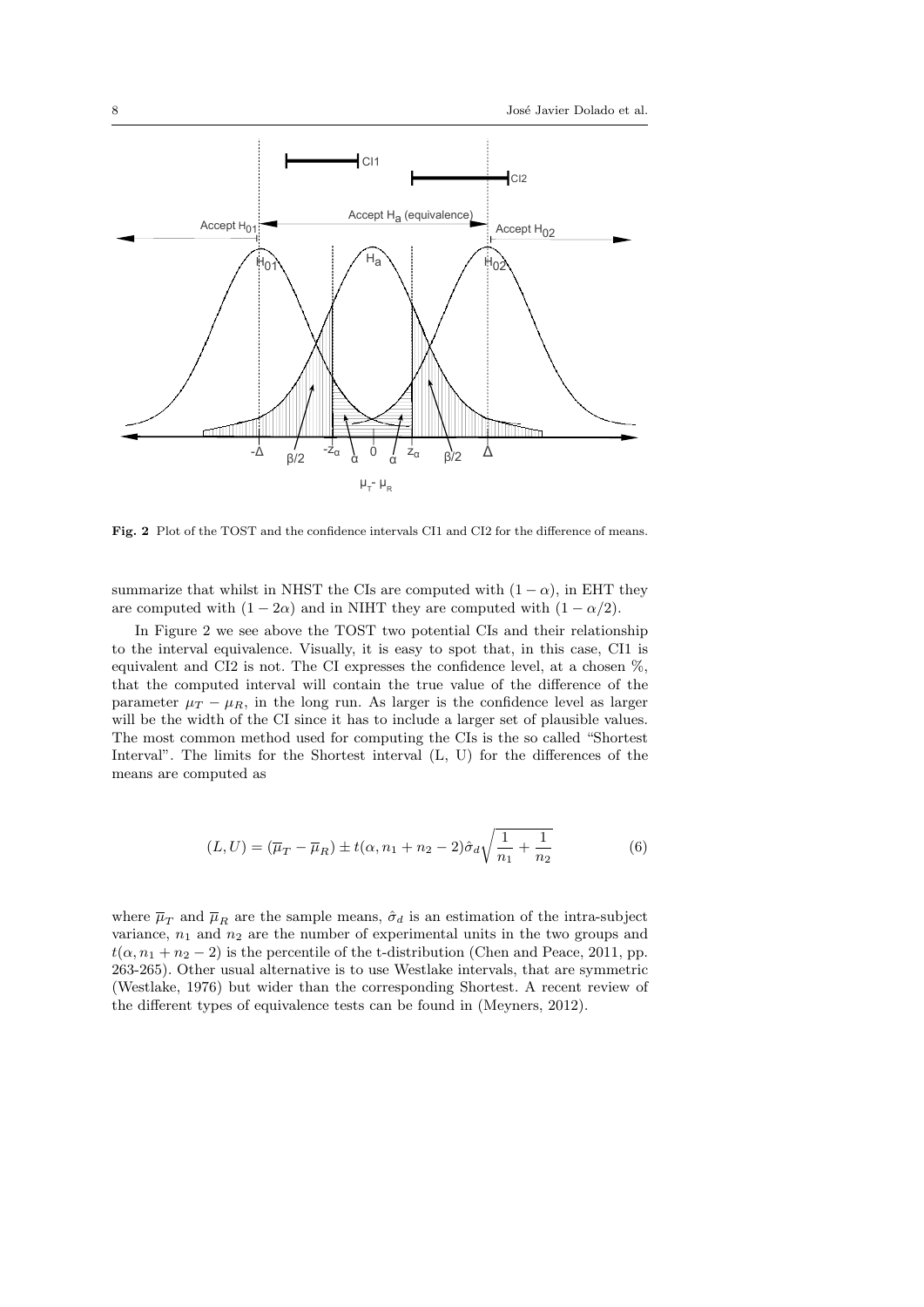#### 3.3 Meta-analysis and EHT

Meta-analysis is a statistical procedure that allows to integrate the results of a set of studies related to the matter of interest. This means that, given a series of experiments related to a subject of interest but separated in space and in time, such as the effect of a drug in the body, meta-analysis tries to reach a conclusion about the parameters of interest used in the studies. The goal is to combine the information for estimating the main values of the measures of effect, called effect sizes. There are different variables that reflect the effect sizes depending if they are based on means, proportions or correlation between measures.

In traditional hypothesis testing one of the most common approaches to metaanalysis uses the means: the inferences are made for the absolute difference of the means and standardized mean difference and the confidence intervals around the mean of the whole set of studies are generated.

Similarly to what is done in difference testing, meta-analysis can also be performed with EHT, but there are few works in the literature that deal with the issue. The known approaches are described in Chapter 16 of (Chow and Liu, 2009). We use Chow and Liu's approach by computing the limits of the confidence interval  $(1 - 2\alpha)100\%$  for equivalence with meta-analysis as follows

$$
(L, U) = \bar{d} \mp t(\alpha, \sum_{h=1}^{H} (n_{h1} + n_{h2} - 2))\sqrt{\widehat{Var}(\bar{d})}
$$
\n
$$
(7)
$$

where  $\bar{d}$  is the combined estimate for  $\mu_T - \mu_R$ , and  $\sqrt{\widehat{Var}(\bar{d})}$  is an estimate for the weighted intra-subject variance, being  $H$  the number of studies involved in the computations.

# 3.4 Limits for Equivalence or Practical Significance

A key element in the application of EHT is the setting of the intervals of equivalence. These levels depend on the field of application and on the type of intervals that are being computed. Establishing these levels forces the analyst to set the ranges of practical importance of the differences in their respective field. The decision rule is thus simply to check whether the computed CI is included in the equivalence range.

The pharmaceutical and medical fields have agreed on different levels that drugs have to fulfill to be considered equivalent. One of the earliest criterion used by the FDA, that has already been replaced by the ratio on different measures of the reference and the treatment, was to use the 20% of the reference means (Chow and Liu, 2009, p. 602). The European Medicines Agency, and similar regulatory bodies in the world, have established different levels for establishing the bioequivalence between two drugs (EMA, 2010). These are the leading areas where the bioequivalence methods have advanced since they are centered on the "risk of the consumer". But there are other areas where equivalence limits have been explored and discussed taking into account the characteristics of the objects under study. In the ecologial modelling field Robinson and Froese explored different levels for equivalence using 10%, 25% and 50% relative to the sample standard deviation of the differences (Robinson and Froese, 2004, p. 355). In (Robinson et al, 2005) the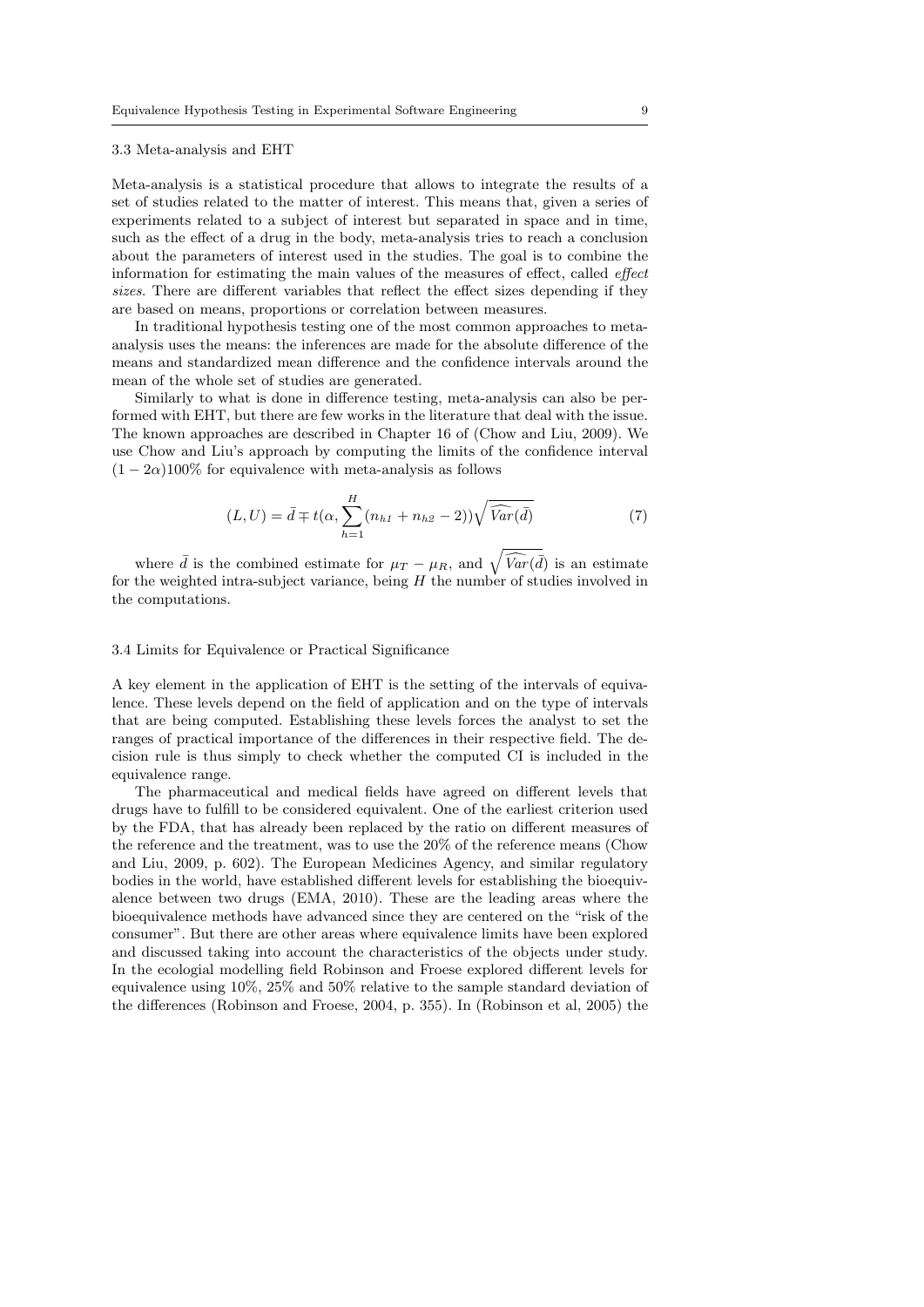authors chose arbitrarily a  $\Delta$  of 25% on the measures of interest (intercept and slope of a regression). In a work in the marine ecology field the limits were set at 50% of the standard deviation from the reference mean (Cole and McBride, 2004). Since there are no guidelines in our field we will provide two limits at 20% and at 50% over the means difference. In a recent software engineering study about traceability recovery (Borg and Pfahl, 2011), the authors chose to use an absolute interval of 0.05 for their specific analysis, which is not transferable to other settings (additional comments in Section 8).

# 4 Experimental Designs for Equivalence Studies Involving Human Subjects

When comparing a method  $T$  respect to another method  $R$ , by using two groups of human subjects, the two basic designs to use are a crossover design and a parallel design. In a parallel design the experimental units are split into two groups and each group receives only one treatment. On the contrary, in a standard  $2x^2$ crossover design, the experimental units receive each treatment,  $T$  and  $R$  alternatively. The advantages of a crossover study is that each group receives both treatments but in reverse order, i.e, a group receives the sequence of treatments RT and the other receives the sequence TR. The main benefit from the 2x2 crossover (RT/TR) is that it allows intra-subject comparison, since each subject receives both treatments.

The crossover design is the design most used for bioequivalence studies, although a parallel group design can also be preferred in cases of long-life drug studies. Usually, the researchers want to know if a generic medicine can be exchanged by another original specific medicine and, hence, the appropriate design is a crossover (2 periods and 2 sequences of treatment). Two doses of medicines are bioequivalent if they produce the same therapeutic effect.

There are several alternative designs such as a three period with two sequences with replication of R (RTR/TRR) or with replication of T (TRT/RTT), and a partial-replicate design (TRR/RRT/RTR) with three period with three sequences (Hyslop and Iglewicz, 2001) (Siqueira et al, 2005). In section 6 we will see that we have used a standard crossover (RT/TR) since our data fits with the characteristics of the standard analysis, which is a comparison of methods in which carryover and period effects may appear. In order to keep the analysis homogeneous, the two other datasets analysed in this work also use a crossover design (see Section 7).

#### 5 Sample Size

The sample size is an important parameter in both NHST and EHT procedures because its relationship to *power*  $(1 - \beta)$ , i.e, the ability to correctly reject H<sub>0</sub> (or to accept  $H_a$ ). Sample size increases the precision of the confidence intervals and the parameters of interest and decreases the amount of the sampling error. Sample size should be as large as possible in order to maximize power, since  $\alpha$  is fixed. Ideally, the identification of the sample size, the effect size and the desired power is a requirement before conducting the experiment. However, there are many circumstances which make it difficult to provide the ideal initial analysis and, in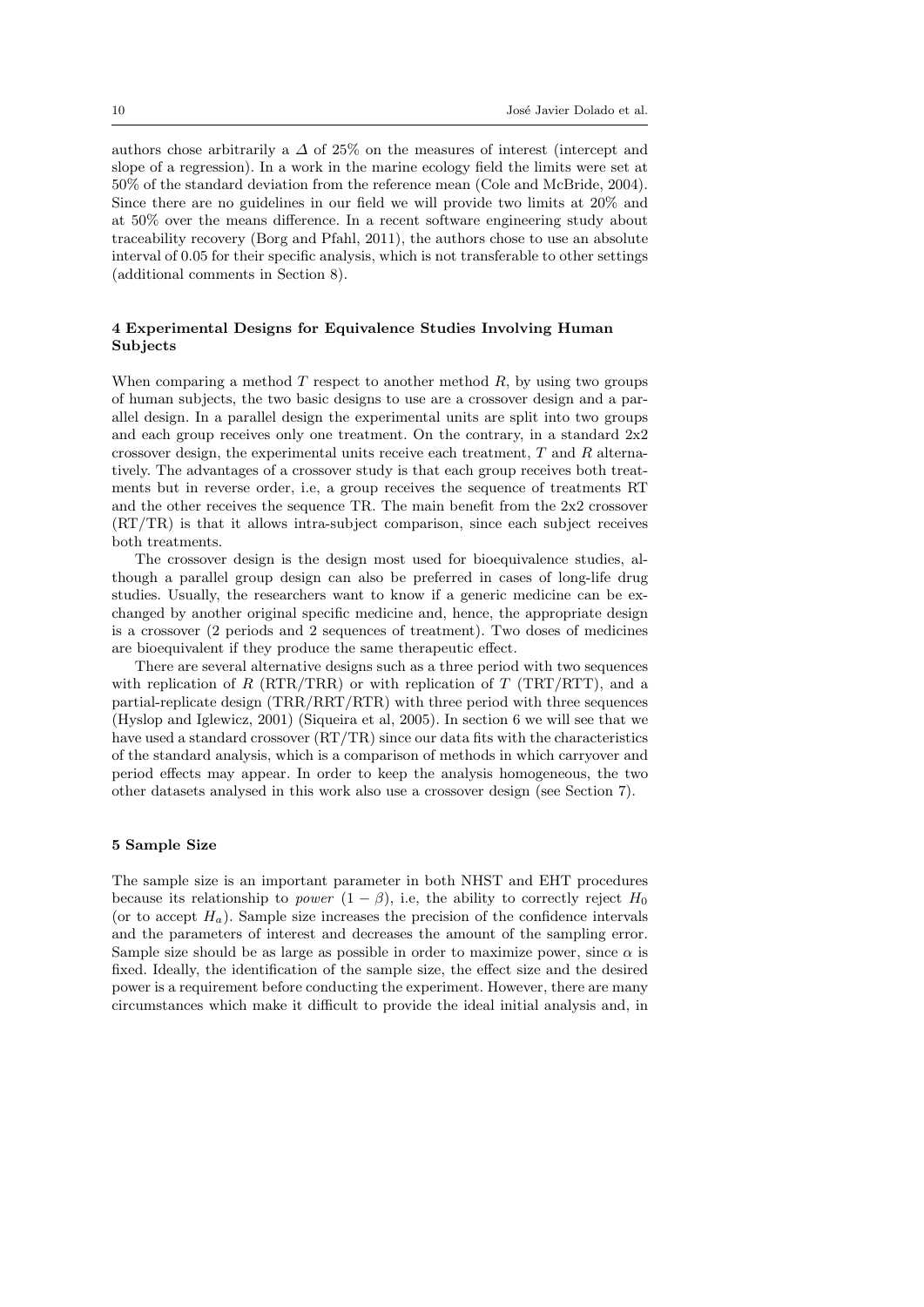practice, one has to deal with less clear situations. In many occasions the sample size is fixed and/or the effect size has a wide range of variation.

#### 5.1 Sample size for the Equivalence Hypothesis Testing

Computing the sample size for equivalence requires different procedures from the NHST case (Chow and Wang, 2001). A description of the basic ways of computing sample size for bioequivalence can be found in (Chow and Liu, 2009). The work of (Piaggio and Pinol, 2001) describes the use of different parameters for computing sample size in reproductive health clinical trials and (Stein and Doganaksoy, 1999) computes sample size for comparing process means. The articles of (Rogers et al, 1993) and (Cribbie et al, 2004) explain how to compute sample size for using the Schuirmann's test of equivalence and compare it with the traditional t-test.

Finding the exact sample size in TOST requires the numerical integration of the t distribution with some specific parameters (see (Chow and Liu, 2009), sec. 5.3). From (Chow and Liu, 2009) we show here the simplest approach for computing sample size, which is to take the interval hypothesis (i.e, equations (4) for reference mean and a 20% interval around it). Power is set at 80%. This sample size can be computed manually as follows:

$$
n_e \ge \left[t(\alpha/2, 2n - 2) + t(\beta, 2n - 2)\right]^2 \left[CV/20\right]^2\tag{8}
$$

where  $t(\alpha, \nu)$  is the  $\alpha$ -th percentile of a t-distribution with  $\nu$  degrees of freedom, being the total number of subjects  $N = 2n$ . CV is the coefficient of variation, defined as  $CV = 100 \times \frac{\sqrt{MSE}}{B}$  and  $MSE$  is the mean square error from the analysis of variance table for the standard  $2x2$  crossover design. It is evident that both  $MSE$  and  $\bar{\mu}_R$  should be known in advance or a value should be assumed. Therefore these procedures serve the purpose of verifying the sample size actually used. Finally the value of  $n_e$  is computed through iterations until the inequality is met.

The requirements of sample size are higher in EHT than in NHST, for obtaining the same power. This behaviour was described by (Siqueira et al, 2005) (Ogungbenro and Aarons, 2008) (Cribbie et al, 2004) (Tempelman, 2004). (Ogungbenro and Aarons, 2008) used simulations for determining sample size in the confidence interval approach to equivalence. (Siqueira et al, 2005) explored a set of sample size formulas and concluded that when there is high variance a 2x2 crossover requires large sample sizes to achieve a reasonable power for testing bioequivalence.

In NHST, generally, sample size is directly dependent on power, inversely dependent on significance level and inversely dependent on the absolute differences of the group means. As lower is the level of significance  $\alpha$ , as larger will be the critical value  $t(\alpha, \nu)$ , therefore increasing the sample size needed. A similar situation occurs with the parameter  $\beta$ . For obtaining low values on the Type II error,  $\beta$ , a larger sample size is required. Additionally to those comments, when testing for equivalence, sample size formulas have to take into account the interval  $\Delta$ .

A simple comparison of the difference between the two types of computing sample size,  $n$ , can be found in (Stein and Doganaksoy, 1999), where the two formulas used are:

$$
n = \frac{2\sigma^2 (t_{\alpha/2} + t_{\beta})^2}{D^2}
$$
 (9)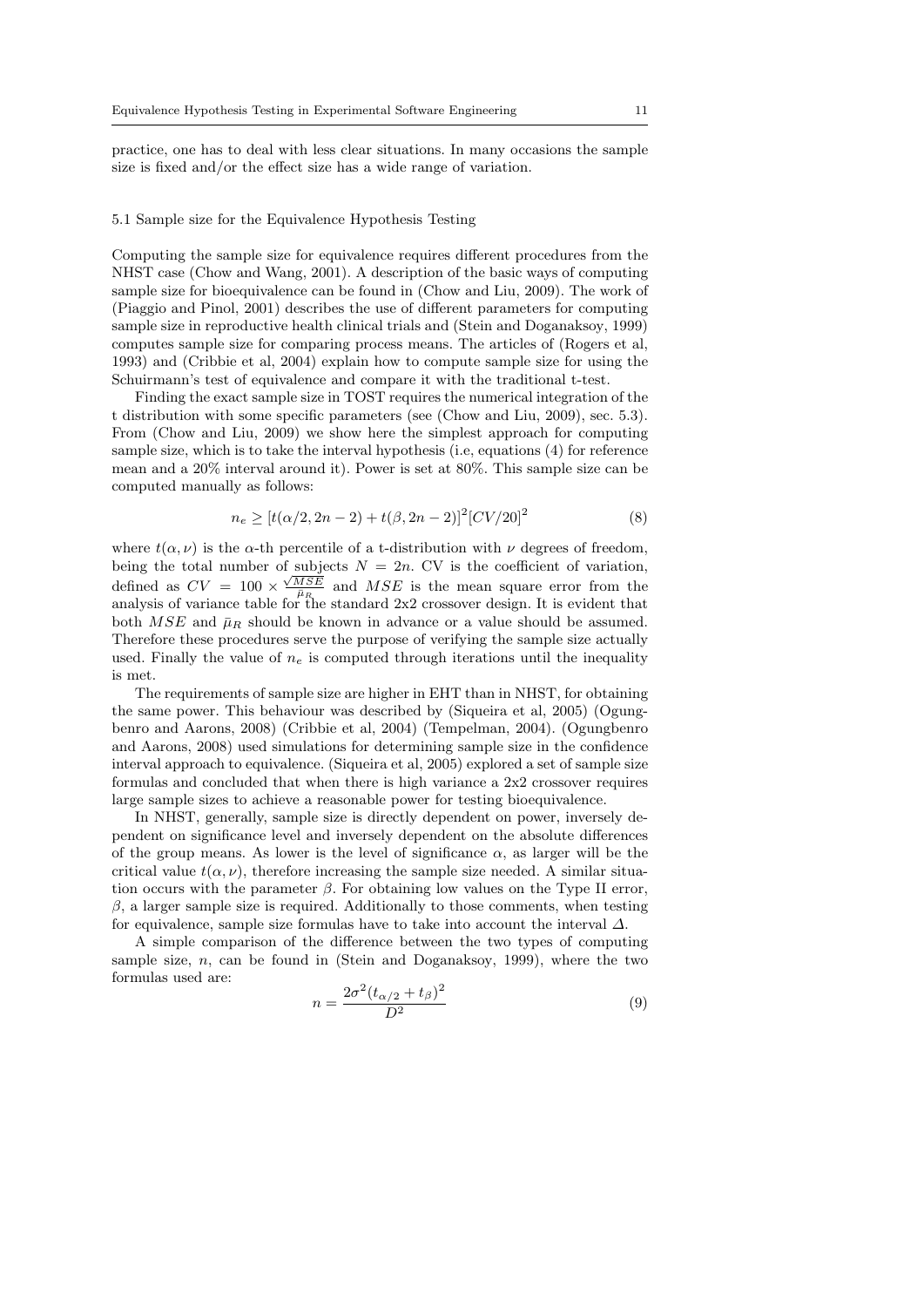for the NHST case versus

$$
n = \frac{2\sigma^2 (t_{\alpha/2} + t_{\beta})^2}{(\Delta - D)^2} + 1
$$
\n(10)

for the EHT case, where  $D = \bar{\mu}_T - \bar{\mu}_R$ , and  $\sigma^2$  is the common variance of the two populations, which is assumed known.  $n$  is dependent on the variability within samples, hence a larger sample is required in order to detect a smaller difference between the means, given by D (Rani and Pargal, 2004). The denominator in the second formula makes n inversely dependent on both  $\Delta$  and D. Given a value for the equivalence interval  $\Delta$ , sample size increases as D approaches the limits of  $\Delta$ . Sample size also directly increases Power, and this implies that the probability of concluding equivalence is the highest when the true difference of the populations means, given by  $D$ , is 0.

#### 6 EHT applied to the Program Comprehension of Side Effects

In this section we illustrate the application of EHT to a problem in Empirical Software Engineering that involves human subjects and for which a prior NHST test demonstrated significant differences in human performance between two 'treatments'. In this case the 'treatments' were code samples which contained side effects and code with the same effect that were guaranteed side-effect free. Details of the original NHST testing approach can be found in our previous work (Dolado et al, 2003).

We report the results of the new analysis of an existing NHST-style experiment into the impact of side effects on program comprehension. A side effect is the assignment of a new value to a program variable that occurs when an expression is evaluated. Some programming languages, for example declarative languages, prohibit or semantically restrain the use of side effects in an attempt to improve the quality of the programs written in the languages. In languages which allow side effects to occur as the result of expression evaluation, many programmers are advised to eschew the use of side effects in order to achieve programs with improve maintainability and understandability.

These prohibitions and guidelines regarding side effects are founded upon a 'folklore' of computer programming, which asserts that side effects are harmful to program comprehension. However, despite the huge effect of this folklore assumption (in terms of programmer behaviour and programming language design and implementation) there remain very few studies in the literature which aim to explore, empirically, the assertion that side effects are harmful. The further investigation of this issue, therefore, remains a pressing concern for empirical software engineering. The results of such empirical investigation can be expected not only to confirm of refute the fundamental assertion that side effects are harmful, but they should also aim to characterize and explore the precise nature of the impact of side effects on program comprehension.

Two kinds of fragments of C programs are used. The two kinds are coded in two different ways: one in which the side effects are present (e.g.: x=++y;) and the other in which there are not (e.g.:  $x=y+1$ ;  $y=y+1$ ;).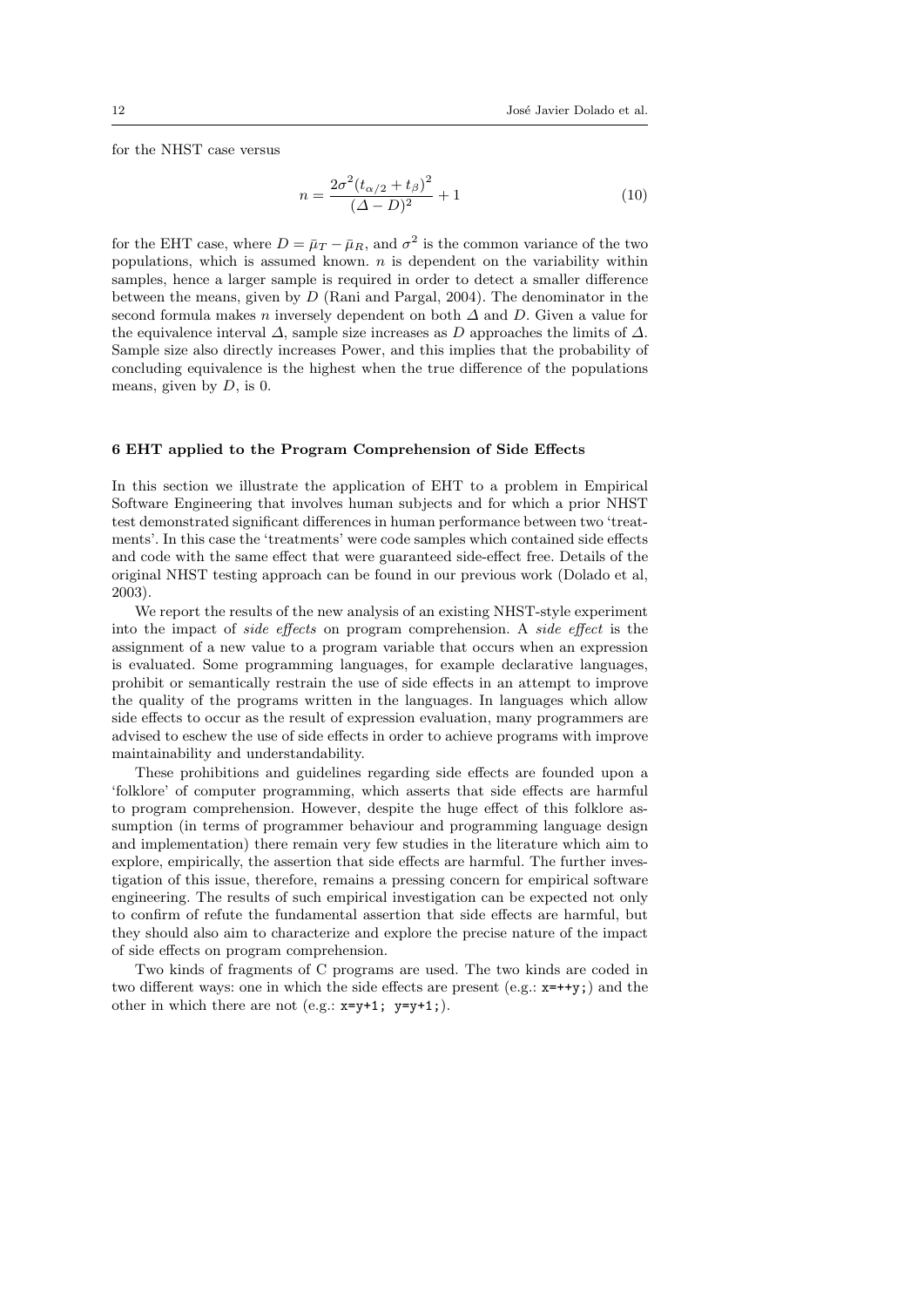|                                                                                                                                                               | SE. Consider the C program fragment below <b>SEF.</b> Consider the C program fragment below |
|---------------------------------------------------------------------------------------------------------------------------------------------------------------|---------------------------------------------------------------------------------------------|
| if $(++i!=0)$ $x=i++;$<br>else $x=-i$ :                                                                                                                       | if $(i := -1)$ { $x=i+1$ ; $i=i+2$ ; }<br>else $x=i;$                                       |
| (a) what is the final value of x if $\pm$ is $-1$ ?<br>(b) what is the final value of $x$ if $\pm$ is 0?<br>(c) what is the final value of $x$ if $\pm$ is 1? | Same questions                                                                              |

Fig. 3 Example of the pieces of software code that was the object of the original experiment: "SE" is the side-effect version and "SEF" is its corresponding side-effect free version.

Subjects are presented with both versions of the programs and are asked a series of questions which aim to test their comprehension of the effect of the programs on the variables assigned to.

The side effect free versions of the programs were produced using a side effect removal algorithm (Harman et al, 2001) (Harman et al, 2002). We use an algorithm to ensure that the side effect free code fragments are produced in a systematic way and are not influenced by experimentor biases that might creep into the experiment through the choice of side effect free formulations of the originals. The experiment consisted in comparing different pieces of software code such as those shown in Figure 3. There were some small code blocks developed with side-effect (SE) syntax and there were the corresponding side-effect free (SEF) syntax.

The present paper extends our previous work on the consequences of programming with side-effects (Dolado et al, 2003), which used an ANOVA analysis, rejecting the Null Hypothesis (that there were no differences in performance of subjects with side effecting and side-effect free programs). The present paper studies the experiment in more detail, deploying EHT to examine the results of the empirical study into the effect size and associated confidence intervals.

The experiments used a crossover design shown in Figure 4. Three trials were implemented: Trial 1 and Trial 2 had the same group of subjects (18 and 16 participants, respectively) and Trial 1X had another different group of people (15 more experienced participants). Different small pieces of software C code were presented to the subjects and several questions were asked afterwards. The measured variables on the subjects were:

Score: dependent variable which is the number of correct answers to the questionnaires

Time: dependent variable which measures the time spent on answering the questionnaires.

The problems posed in the questionnaires can be found on the companion web page (see figure 2 of (Dolado et al, 2003) for samples). The results of the data analysis concluded that the two methods of programming were different and that better results were obtained in the SEF version. However, although the NHST was rejected, we may think that that was predictable, since both techniques were already visually different.

Instead of testing whether the results of the experiment are different in the two groups we may be more interested in knowing whether the differences are maintained within a predefined range. This would translate in reversing the null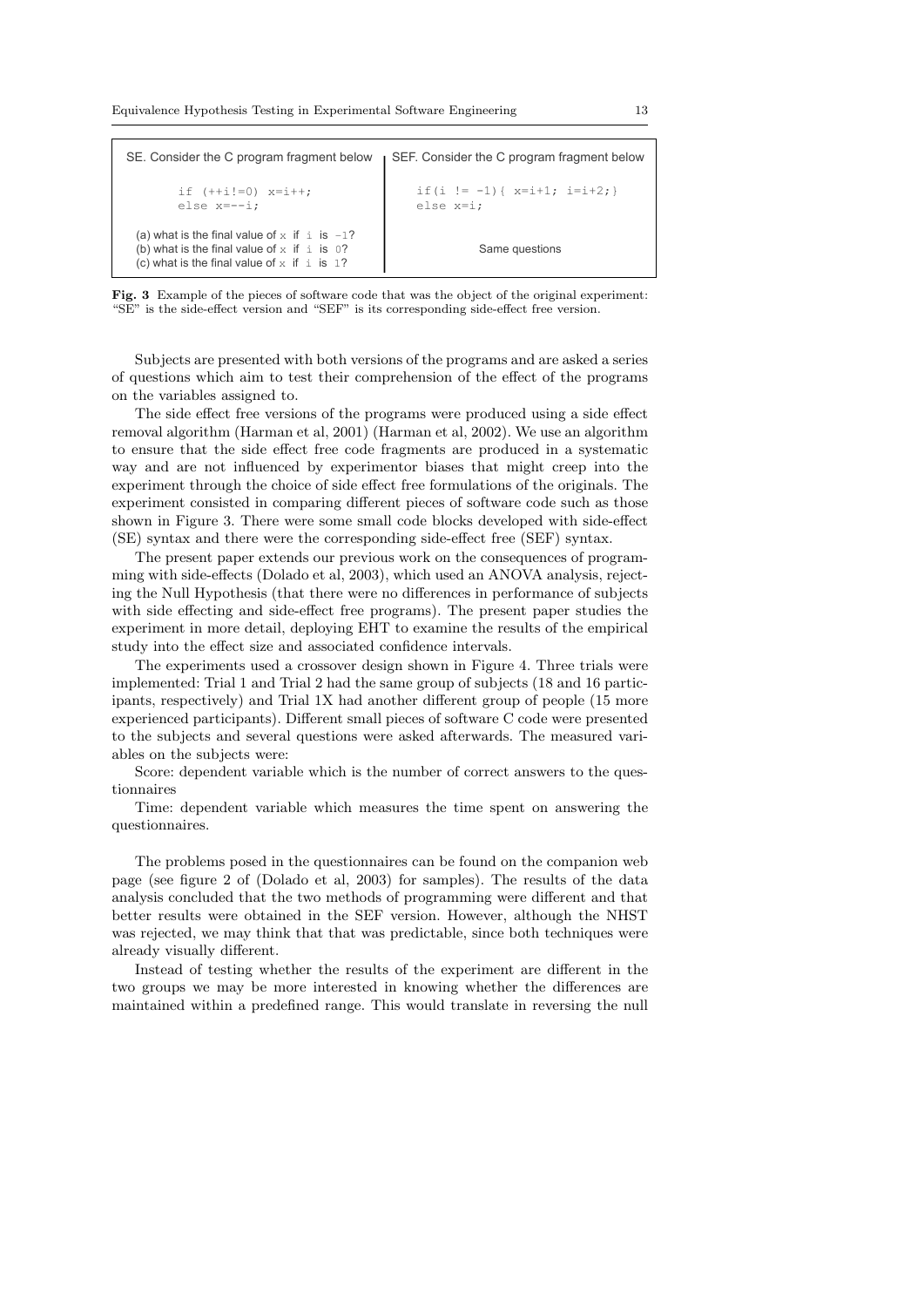|                     | Trial 1 – Questions A                |         |                            |         | Trial 2 – Questions B   |         |                         |
|---------------------|--------------------------------------|---------|----------------------------|---------|-------------------------|---------|-------------------------|
|                     | 1 <sup>st</sup><br>Round<br>Period 1 |         | $2^{nd}$ Round<br>Period 2 |         | $1st$ Round<br>Period 1 |         | $2nd$ Round<br>Period 2 |
| Group (sequence) 1  | <b>SEF</b>                           |         | <b>SE</b>                  |         | <b>SE</b>               |         | <b>SEF</b>              |
| Group (sequence) 2  | <b>SE</b>                            | Washout | <b>SEF</b>                 | Washout | <b>SEF</b>              | Washout | <b>SE</b>               |
|                     | Trial 1X - Questions A               |         |                            |         |                         |         |                         |
| Group (sequence) 1X | <b>SEF</b>                           | Washout | <b>SE</b>                  |         |                         |         |                         |
| Group (sequence) 2X | <b>SE</b>                            |         | <b>SFF</b>                 |         |                         |         |                         |

Fig. 4 Three crossover Trials: Trial 1, Trial 2 and Trial 1X.

hypothesis of the indifference to put the burden of proof in the difference of the treatments. This equates to test for equivalence or bioequivalence, being the latter the most known application of equivalence tests.

From the different ways of applying EHT mentioned in the previous section, here we use average bioequivalence in a 2x2 crossover design, which is used in the three Trials (see Figure 4). When testing bioequivalence there must be a time delay (a short period of no new treatments). It is a period during which the effect of the treatment in the first period of application lapses so that no remaining effects last in the second period. In drugs trials, this is called the "washout period" because the drugs 'wash out' of the body of the subjects during this time.

For software engineering experiments on human subjects a similar time delay may often be required. In the case of the study of the effects of programming "treatments" on human subjects, the washout period seeks to reduce the risk that there is no carryover from the application of the programs with side effects and the application of the programs which are side effects free. This property is fulfilled in the current analysis since the previous results with NHST proved that there was no carryover in our environment, so we may proceed safely with the analysis (Dolado et al, 2003).

When using EHT, the analysis handles the data from an alternative viewpoint to NHST in order to assert the non-equivalence of the two types of writing software code. Table 3 describes the four possible scenarios for statistical decision making.

We have set the parameters  $\alpha$  at 0.1,  $\beta$  at 0.2 considering that we accept 1 in 10 times being wrong using SEF or SE indistinctly ( $\alpha$ ) and, also we accept 2 in 10 times being wrong not using SEF and sticking the software practice to SE (β). This is a case where the values of  $\alpha$  and  $\beta$  depend specifically of the software engineering risks that we are willing to accept.  $\Delta$  is set at  $\pm 20\%$  and at  $\pm 50\%$  over the least squares mean of the reference (SE) (see p. 60 in section 3.3 of (Chow and Liu, 2009) for the description of the least squares mean), meaning that the effect sizes that we are looking for are similar to those of other fields. Therefore, those range of values in  $\Delta$  should be assumed of no technical and scientific importance in the software field. Other types and ranges of effect size could be proposed but the lack of data difficults establishing the interval limits.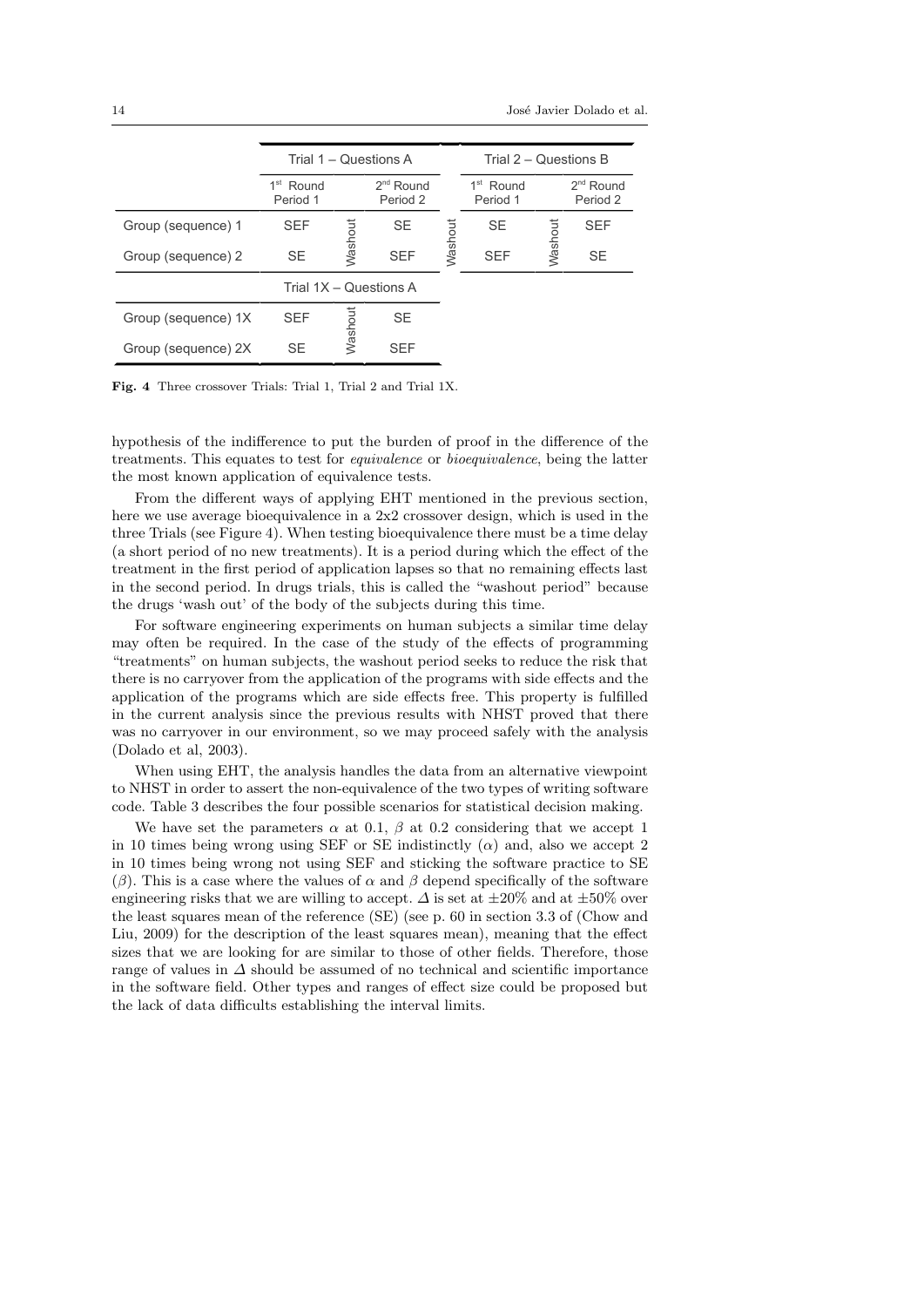|                        | $H_0$ is: SE and SEF are different for more than a margin $\Delta$ . The<br>alternative hypothesis $H_a$ is Equivalence. Actually, the null hy-<br>pothesis $H_0$ in the Equivalence Test is |                                                                                                                                                                  |  |  |  |
|------------------------|----------------------------------------------------------------------------------------------------------------------------------------------------------------------------------------------|------------------------------------------------------------------------------------------------------------------------------------------------------------------|--|--|--|
| Decision taken         | True                                                                                                                                                                                         | False                                                                                                                                                            |  |  |  |
| Not rejection of $H_0$ | a) The decision is correct: we de-<br>tect that SE and SEF are really<br>different.                                                                                                          | b) Type II error: we erroneously<br>consider SE and SEF different.<br>$\beta$ is the parameter that controls<br>this error $(\beta = 0.2)$ .                     |  |  |  |
| Rejection of $H_0$     | c) Type I error: we erroneously<br>consider SE and SEF equivalent.<br>$\alpha$ is the parameter that controls<br>this error $(\alpha = 0.1)$ .                                               | d) The decision is correct: we<br>correctly detect that SE and<br>SEF are equivalent. Power $(1 -$<br>$\beta$ ) is the parameter that controls<br>this decision. |  |  |  |

Table 3 Possible outcomes in Equivalence Hypothesis Testing between SE and SEF.

Figures 5 and 6 plot the actual values obtained for the the confidence intervals of the Time and Score variables with respect to the the equivalence intervals  $\Delta_{20\%}$ and  $\Delta_{50\%}$ . Computations and plots have been obtained with R scripts (R Core Team, 2012; Chen and Peace, 2011; Pikounis et al, 2001). In Figure 5 the three CIs of the Score are completely outside the equivalence intervals, so that the hypothesis of inequivalence cannot be rejected, i.e., SEF and SE are not exchangable within those  $\Delta$ . In Figure 6 the three CIs are crossing the equivalence interval  $\Delta_{20\%}$  but they are inside the equivalence interval  $\Delta_{50\%}$ . We may conclude that whilst the methods SEF and SE are inequivalent at the level  $\Delta_{20\%}$  they are equivalent at a level  $\Delta_{50\%}$ . This is an interesting result derived from the EHT analysis since NHST gave the impression of the difference of the methods, but EHT establishes some level of similarity.

Table 4 summarizes all results of the EHT performed on the three original crossover designs and, after comparing all CIs, we can assert that we cannot reject the null hypothesis  $H_0$  in EHT at a level of  $\Delta_{20\%}$ , therefore the methods SEF and SE are inequivalent, besides being different. Widening the confidence level from 80% to 90% make the intervals larger, because of the properties of CIs, and the direct result is the inequivalence in all cases. However, we observe the equivalence of the methods in the Time variable at  $\Delta_{50\%}$ . Statistically speaking, when using EHT we cannot conclude that the treatment SEF is better than the reference SE because that is not the purpose of an equivalence trial. However, by using the descriptive nature of the CIs and the previous results in NHST (Dolado et al, 2003) we observe that side-effects are harmful in all circumstances examined for the Score variable. The situation is less clear in the Time variable since equivalence can be established at the 50% level but not at the 20%. The values obtained in the confidence intervals provide a valuable information for planning future experiments, such as in the identification of critical points in understanding programs with side-effects. Bioequivalence testing helps us to take a final decision about the effects of a treatment, in our case the consequences of programming with side effects.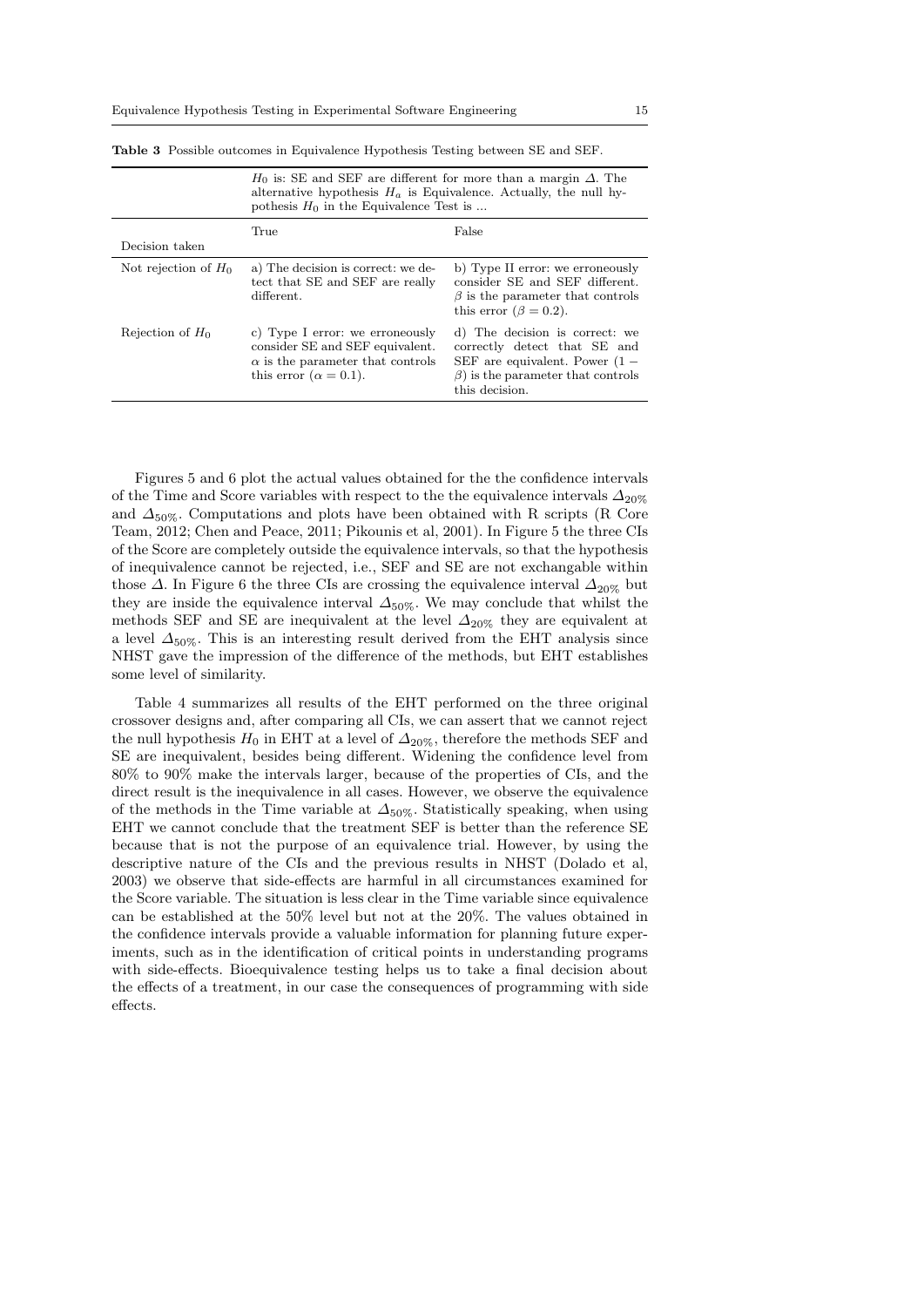

Fig. 5 Computed 80% Shortest Confidence Intervals over the Equivalence intervals ∆ in the Score variable of the Program Comprehension experiment. The three intervals are inequivalent at both  $\Delta$  levels.



Fig. 6 Computed 80% Shortest Confidence Intervals over the Equivalence intervals ∆ in the Time variable of the Program Comprehension experiment. The three intervals are equivalent within  $\Delta_{50\%}$  but not at  $\Delta_{20\%}$ .

|                                                                                                       | Trial 1                   |                  |                   |                   | Trial 1X and Trial 2 |                  |                 |                 |
|-------------------------------------------------------------------------------------------------------|---------------------------|------------------|-------------------|-------------------|----------------------|------------------|-----------------|-----------------|
|                                                                                                       |                           | Time             |                   | Score             |                      | Time             |                 | Score           |
| Confidence Level                                                                                      | $90\%$                    | 80\%             | $90\%$            | 80\%              | $90\%$               | 80%              | $90\%$          | 80\%            |
| <b>Statistically Different?</b><br>Equivalent at $\Delta = 20\%$ ?<br>Equivalent at $\Delta = 50\%$ ? | $_{\rm Yes}$<br>No<br>Yes | Yes<br>No<br>Yes | Yes<br>No.<br>No. | Yes<br>No.<br>No. | Yes<br>No.<br>Yes    | Yes<br>Nο<br>Yes | Yes<br>No<br>Nο | Yes<br>No<br>No |

# 6.1 Meta-analysis of the Equivalence Data

In order to apply in a homogeneous way the procedures, the data of Trial 2 has to be scaled such that the results of Time and Score can be compared to those of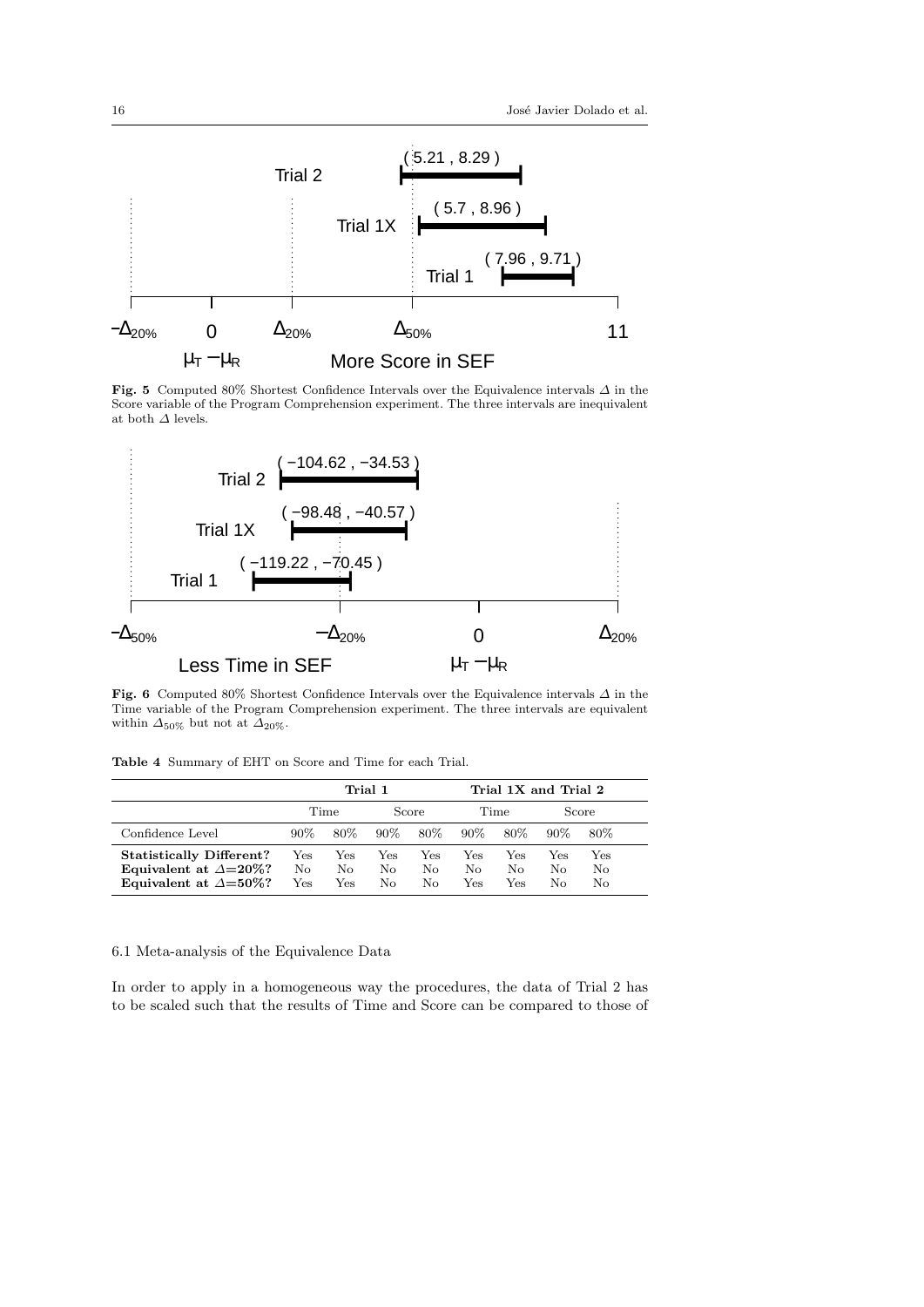Trial 1 and Trial 1X. For the variable Score the transformation simply takes the range of the possible correct answers 0-14 of Trial 2 into the range 0-21 of Trial 1. For the variable Time, since there were no minimum and maximum values for the time spent in answering the questions, the transformation uses range-scaling  $^2$  using the maximum and minimum values observed in both trials. The final CIs  $\,$ obtained are  $(-93.90, -63.81)$  for the Time variable and  $(7.02, 8.39)$  for the Score variable. These values are not much different from those obtained under classic meta-analysis in NHST that are  $(-109.01, -45.27)$  and  $(6.99, 9.14)$ , respectively. These intervals summarize the global differences that can be observed between the SEF and SE methods, i.e., there is inequivalence of the Score variable at both levels but there is equivalence of the Time variable at 50%.

# 6.2 Sample Size

Since there was no previous experimental data related to our research, the main source of problems for the sample size analysis was the lack of previous data about the effect size and the lack of data for computing the desired power. Hence, it was impossible to guess neither the effect-size (in absolute terms) nor the error variance. However, instead of proceeding by randomly suggesting a value we proceeded by using standardized values.

#### 6.2.1 Classic approach to sample size

In the classic NHST analysis some standard values for the Score variable were used, such as an approximate standard effect size and an estimated average correlation, obtaining a sample size between 15 and 18 subjects. In our a priori power analysis, we explored the relationships among the sample size  $(n)$ , the effect size (*Cohen's* f), the significance level ( $\alpha$ ) and the desired power (1- $\beta$ ). We observed that there was a great variation in the sample size needed for obtaining significant results, ranging from a minimum of 6 subjects having both large correlation and large effect size, to a maximum of 209 in the opposite situation. After the data was collected the precise formulas of (Yue and Roach, 1998) were used, obtaining a sample size of 6 subjects for detecting a difference in Score of 2 correct answers. The same procedure was used for the variable Time. Therefore the sample size used was enough to give validity to the results of the SEF-SE comparison under NHST.

# 6.2.2 EHT approach to sample size

Using the software program PASS (Hintze, 2000), that uses the TOST approach to equivalence analysis, we show in Figure 7 the plots of power versus sample size of Trial 1. The graphs in Figure 7 are plotted for power as the dependent variable and

$$
y_{scaled} = y\frac{x_{max} - x_{min}}{y_{max} - y_{min}} + \frac{x_{min} \cdot y_{max} - x_{max} \cdot y_{min}}{y_{max} - y_{min}}.
$$

<sup>&</sup>lt;sup>2</sup> The value of variable y scaled from range  $(y_{min}, y_{max})$  into range  $(x_{min}, x_{max})$  is given by the transformation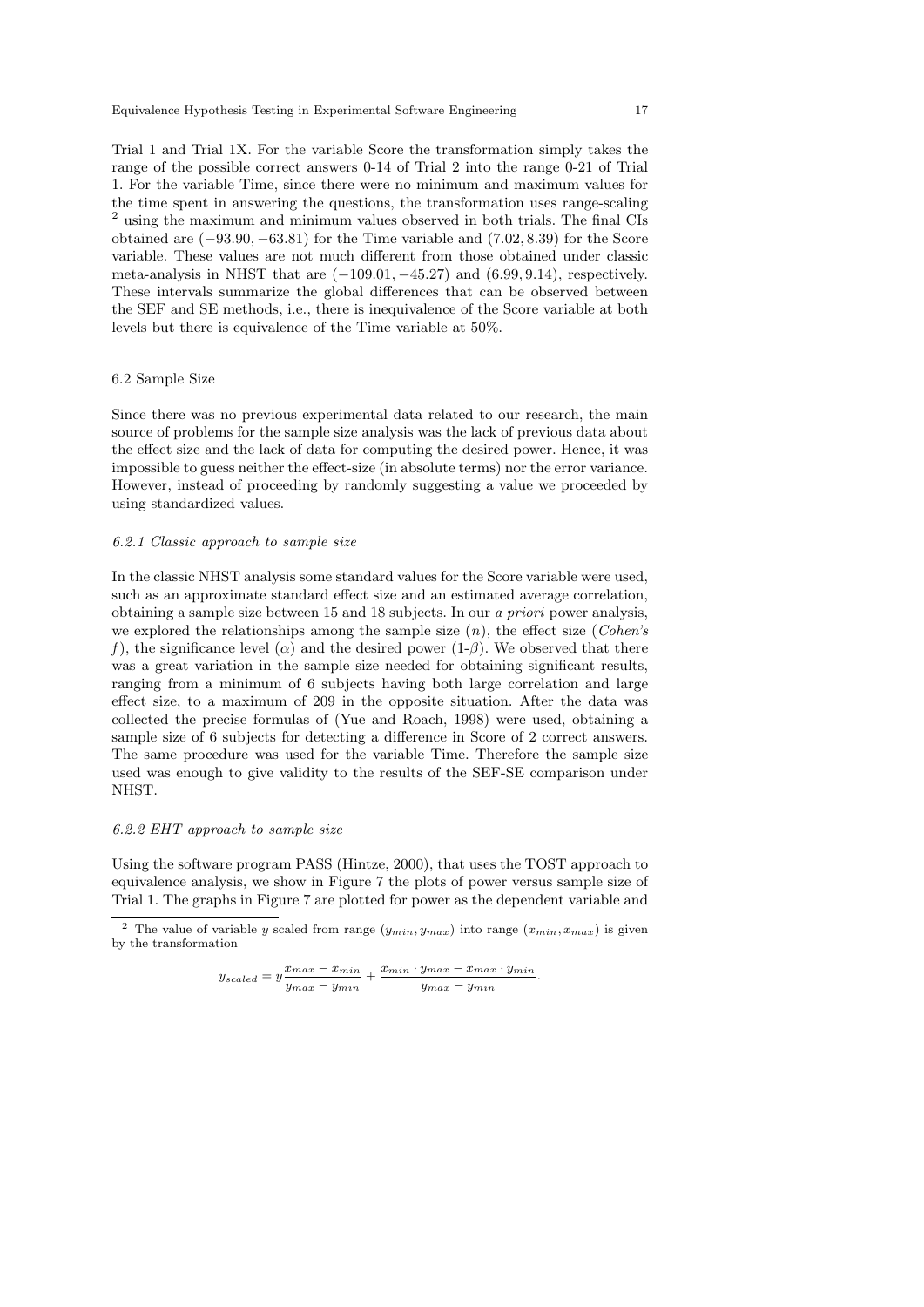

Fig. 7 Power versus sample size in EHT for the two variables Score and Time.

they use as independent variables the sample size  $n$  and the true difference of the means D. In Figure 7 it can be observed that for achieving a given level of power the sample size should be larger as the value of the true difference D aproaches the value of the interval  $\Delta$ . In the three trials the plots showed acceptable power respect to the actual number of subjects. Therefore, although for the current study sample sizes are sufficient for providing credibility to the results, researchers must be aware of the additional experimental resources that may be needed when using EHT.

#### 7 Analysis of two Additional Software Engineering problems

In order to show the application of EHT in the software engineering field, we have chosen two previous published studies. Both studies have the data publicly available and use a crossover design as the experimental setting with the subjects of the study. In this way we can apply homogeneously the procedures used in previous sections.

# 7.1 Dataset of the comparison of UML versus OML

Here we analyse with the EHT perspective a previous experiment that compared the comprehension properties of the specification languages UML and OML (Otero and Dolado, 2005). The experimental design was a standard crossover and the NHST procedure gave as result the differences of the methods (in favour of OML) in both variables Score and Time. The experiment was repeated with a different set of subjects obtaining similar results. Applying EHT we obtain the plots of Figures 8 and 9 where we observe the inequivalence of the Score variable although there is equivalence of the Time variable at the 50% level over the reference mean.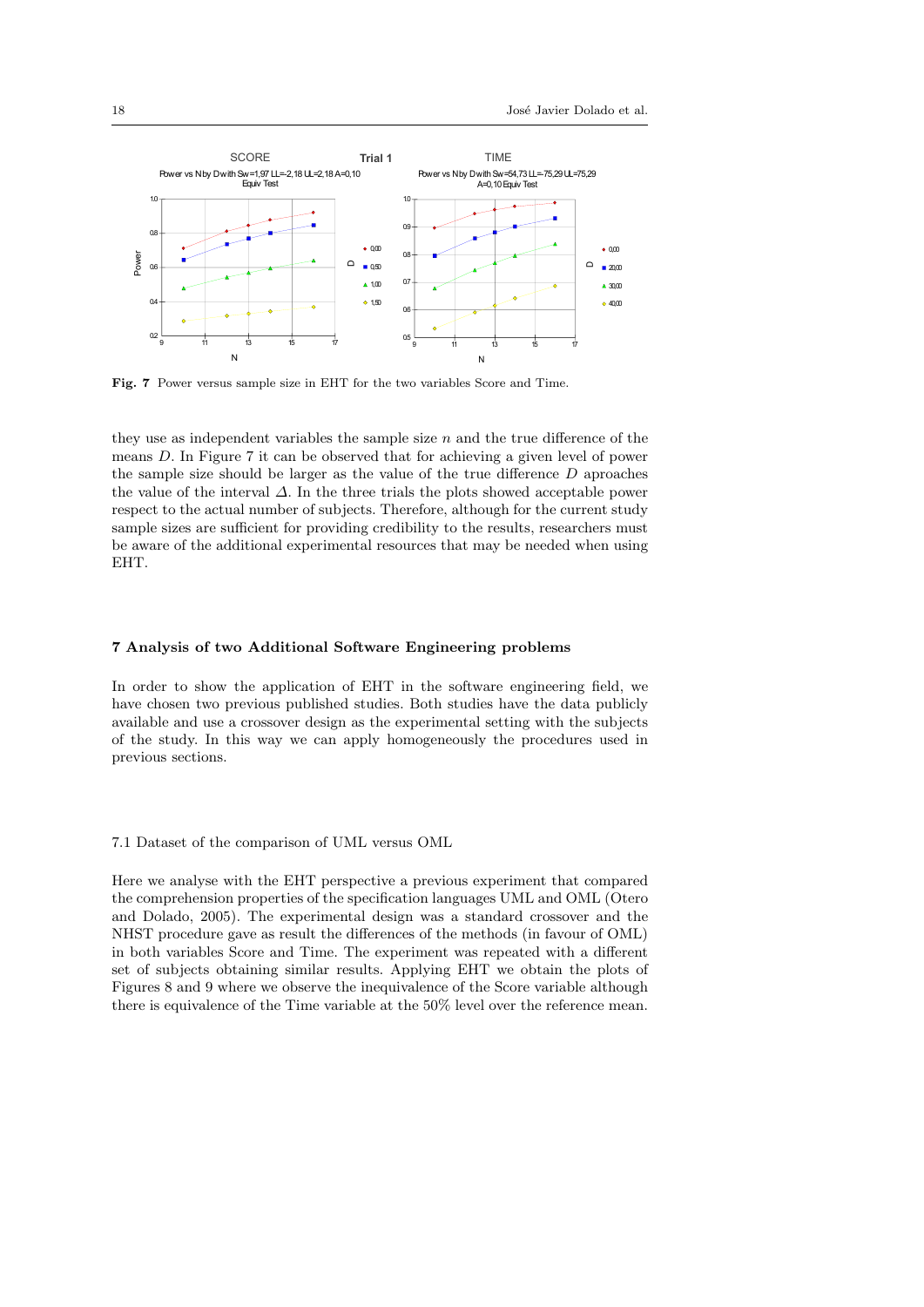

Fig. 8 Computed 80% Confidence Intervals over the Equivalence intervals  $\Delta$  in the Score variable of the Program Comprehension experiment. The two intervals are not equivalent within  $\Delta_{50\%}$  and  $\Delta_{20\%}$ .



Fig. 9 Computed 80% Confidence Intervals over the Equivalence intervals  $\Delta$  in the Time variable of the Program Comprehension experiment. The two intervals are equivalent within  $\Delta_{50\%}$  but not at  $\Delta_{20\%}$ .

7.2 Dataset of the comparison of the specification methods UML-B versus B

Here we review the crossover experiments performed by Razali et al. (Razali and Garratt, 2006; Razali et al, 2007b,a; Razali, 2008) for comparing the comprehension of two different software specification methods: a combination of a semiformal notation, UML-B, and a purely textual one, i.e., B. They used the "rate of scoring" as the measure for comparison, Efficiency, computed as marks per minute. This measure includes both variables Score and Time. Score measures the accuracy and Time measures the duration of the comprehension. In these experiments a model with a "higher rate of efficiency is better than otherwise since it indicates a higher accuracy with least time taken to understand the model".

In their first experiment they compared the efficiency in Comprehension tasks and in Modifications tasks using NHST. The authors state that (Razali et al, 2007a) "the results indicate with 95% confidence that a UML-B model could be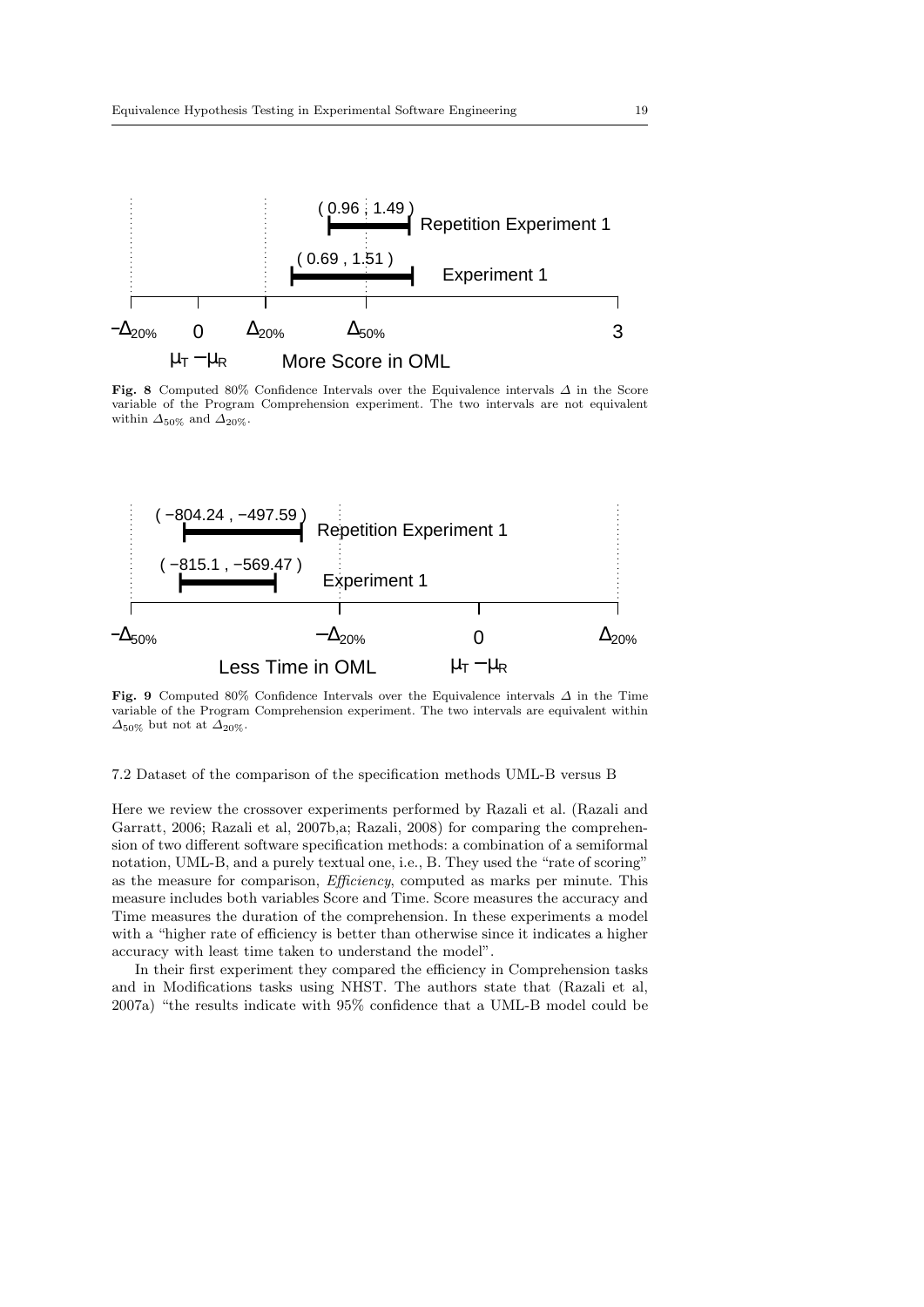up to 16% (Overall comprehension) and 50% (Comprehension for modification task) easier to understand than the corresponding B model". Figure 10 shows the results of the application of EHT to their original data (Razali, 2008, pp. 337-338) for their first experiment, including both comprehension and modifications tasks. Equivalence at  $\Delta_{50\%}$  over the reference mean has been found in the first dataset corresponding to the Comprehension tasks. However, the Modifications tasks show inequivalence at both levels.

As replication of the first experiment, in a second crossover experiment they compared UML-B and and Event-B model and they measured also the Efficiency obtained by the subjects in six questions. Since our purpose is to assess the value of applying EHT we do not try to discuss the general conclusions of their research and methods (that included bootstraping and permutations) but to apply EHT to their basic NHST results. In this way we stick to their original data (Razali, 2008, pp. 370-371) and we proceed to analyse the six questions that were asked in their second experimental design. Their results are described in (Razali, 2008, pp.179-184) and we summarize in Table 7.2 the results stated in Table 5.6 of (Razali, 2008, p.189). It can be compared with Figure 10 and we can observe the information that EHT additionally provides to the statistical analysis. Questions 1, 3 and 6 were classified as "statistically significant" at  $\alpha = 0.05$  and Questions 2, 4 and 5 were assessed as "statistically not significant" with NHST. Through the application of EHT we observe that the three questions that were classified as different by NHST are identified as "inequivalent" by EHT. The other three questions that didn't reveal differences are not equivalent at the 20% level, but Questions 2 and 5 are within a level of equivalence of 50%. Question 4 does not show any level of equivalence. We may conclude that in the first set of three questions EHT corroborates the differences originally found by NHST. Further research could be done about the equivalence found in Questions 2 and 5 and whether that has any implications in the context of their research.

| <b>Table 5</b> Summary of the original results of Razali et al.'s Experiment 2 (Razali, 2008, p.189) |  |  |  |
|------------------------------------------------------------------------------------------------------|--|--|--|
| of the application of NHST to the comparison of models UML-B with Event-B.                           |  |  |  |

|            | Mean of difference $(x2)$ | <b>Statistically Significant</b> |  |
|------------|---------------------------|----------------------------------|--|
| Question 1 | 0.8877                    | Yes, $p=0.001$                   |  |
| Question 2 | 0.0835                    | No. $p=0.335$                    |  |
| Question 3 | 0.9137                    | Yes, $p=0.005$                   |  |
| Question 4 | 0.0487                    | No. $p=0.483$                    |  |
| Question 5 | 0.0706                    | No. $p=0.339$                    |  |
| Question 6 | 0.6589                    | Yes, $p=0.02$                    |  |

### 8 Related Work

Besides the intensive use of bioequivalence in pharmacology, there are applications of equivalence in many other fields like psychology, ecology, plant pathology, industrial control, etc. (Cribbie et al, 2004) (Robinson and Froese, 2004) (Miranda et al, 2009) (Garrett, 1997) (Ngatia et al, 2010). Recently, there has been an application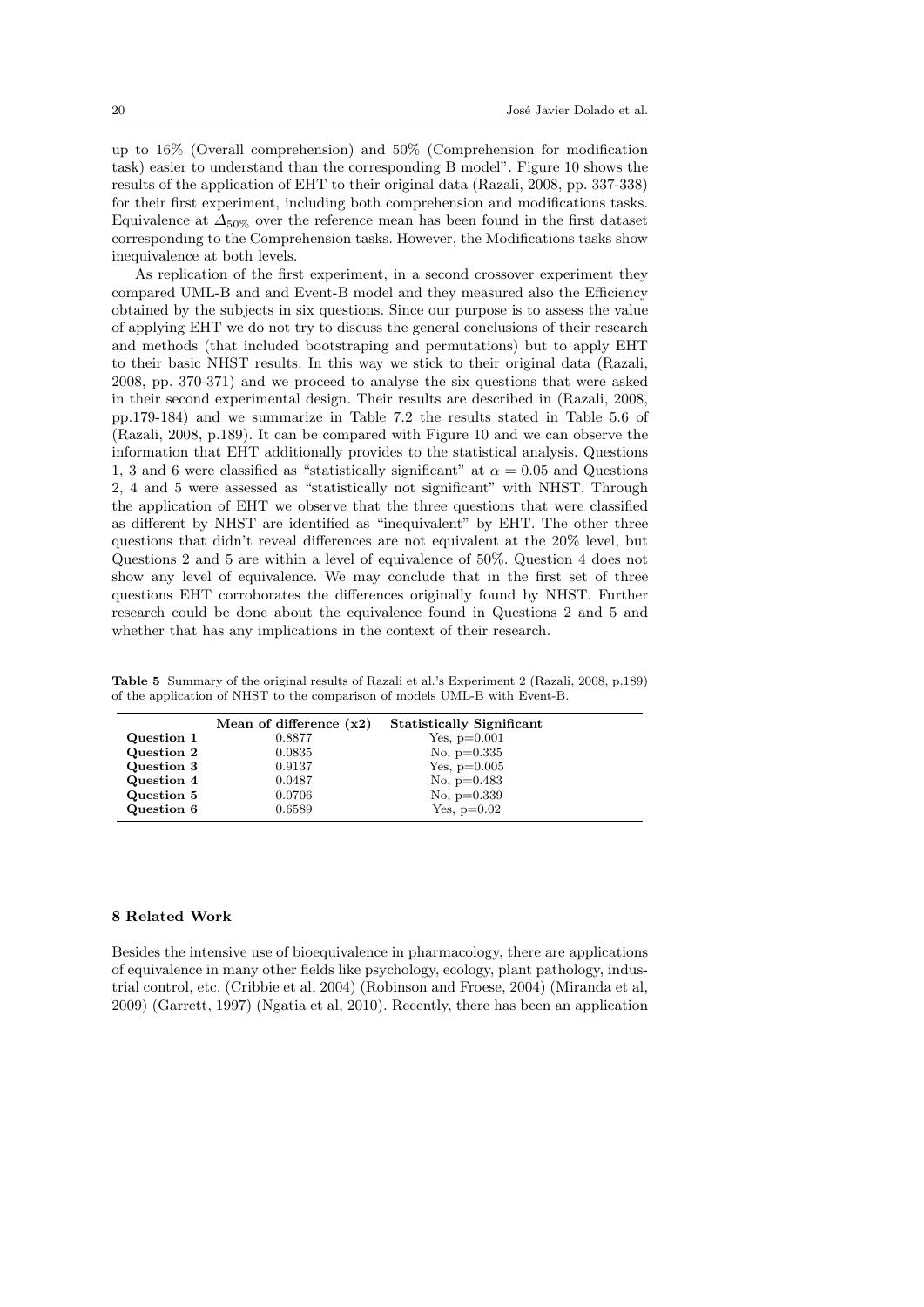

Fig. 10 Computed 90% Confidence Intervals over the Equivalence intervals  $\Delta$  in the Efficiency variable of the two experiments (Exp1 and Exp2). Experiment 1 includes two tasks and Experiment 2 has six questions.

of equivalence tests in the software engineering field (Borg and Pfahl, 2011) where the authors used EHT for analyzing the effect of using tools in the accuracy of engineers' traceability recovery of artifacts. Their pilot experiment used 2 groups of 4 subjects and they compared the results using both NHST and EHT. Their results were inconclusive since the confidence intervals of the variables examined greatly exceded the equivalence interval established, i.e., an absolute value of  $\Delta = 0.05$ (see Fig. 6 of (Borg and Pfahl, 2011)). That work is another example of the use of NHST and EHT in the software field.

As we noted in this paper, Equivalence testing (EHT) and difference testing (NHST) are not incompatible and can be used simultaneously (Mecklin, 2003). This has previously been done in other fields of empirical research outside software engineering. For example, as long ago as 1993, Rogers et al. presented and encouragement to social scientists to consider the combined use of EHT and NHST (Rogers et al, 1993), based on the successful application to the analysis of results from drugs trials. A recent example of the application of NHST and EHT in healthcare research can be found in the findings reported by Waldhoer et al. (Waldhoer and Heinzl, 2011).

Westlake proposed a procedure for computing a bioequivalence intervals (Westlake, 1976). There have been several proposals for different types of intervals such as Shortest, Fieller, Anderson-Hauck, Locke, Mandallaz-Mau's, and some authors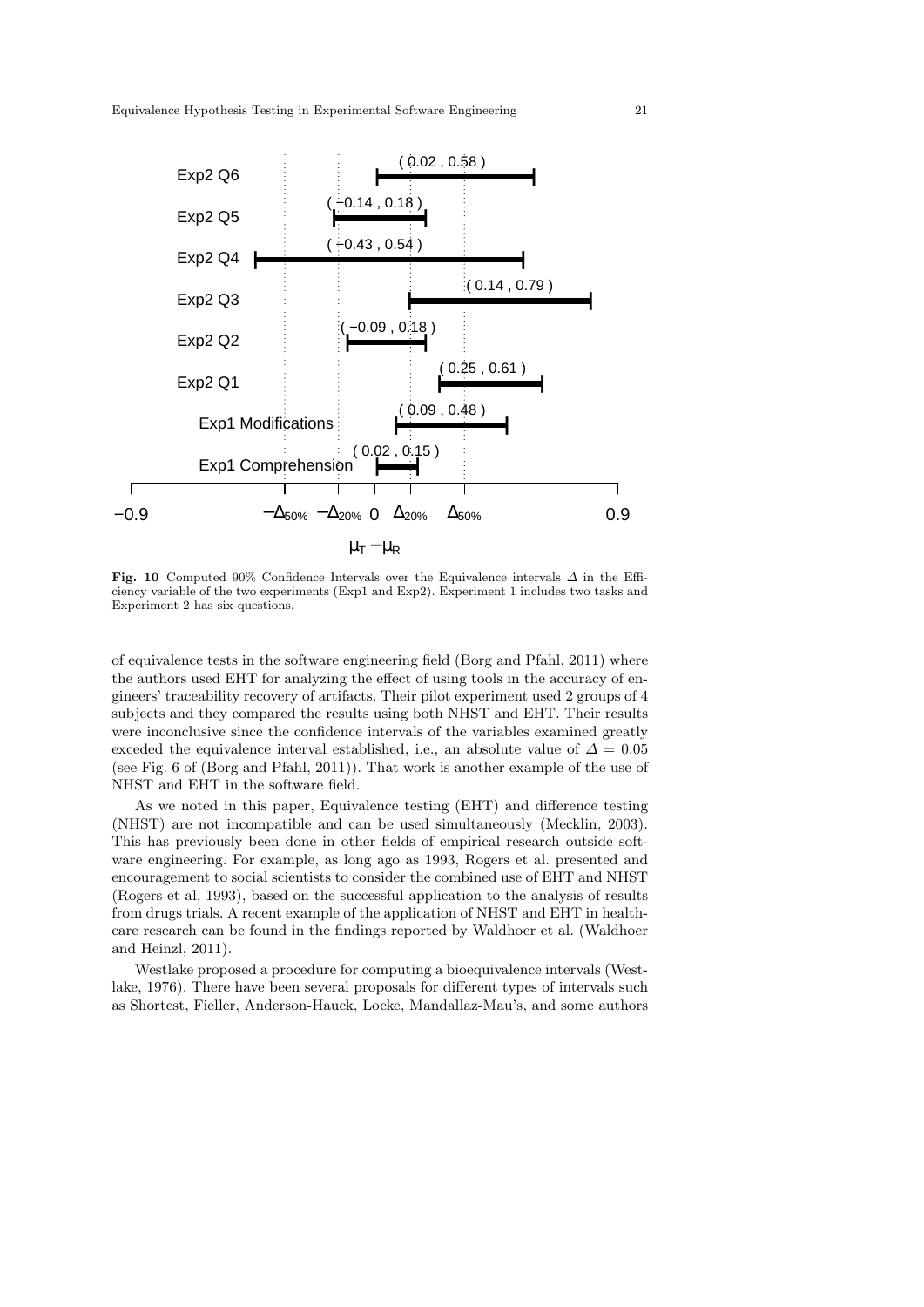suggest that confidence intervals are the most reasonable way of assessing mean treatment differences. This is supported by the results of Hoenig and Heisey about the relationship between power and p-values (Tempelman, 2004) (Rani and Pargal, 2004) (Tryon, 2001).

Most works that use bioequivalence methods adopt the 'average bioequivalence mean' for comparing treatments. However, there are situations where the withinsubject variability of a product (such as variations of more than 30% in some parameters, as in the case of highly variable drugs) make the use of the concept of average bioequivalence less appropriate. For coping with those problems there are other proposals such as the use of Population bioequivalence, Individual bioequivalence, Scaled Individual bioequivalence, Scaled Average bioequivalence and the use of different means of groups instead of only using two groups (Van Peer, 2010) (Hyslop and Iglewicz, 2001).

The classic NHST has been the subject of much debate regarding its applications, uses and misuses. It has been widely observed that NHST provides only a single decision point and little information about the phenomenon being studied. This can promote, in some research communities, an almost 'ritualistic' application of NHST, merely in order to satisfy referees and to pass through peer review to publication, but with little thought given to the scientific interpretation of the meaning of the results and with little impact on whether or not the research findings are actionable.

The literature abound on discussions about the value of the tests under NHST (see for example (Chow, 1998) for a general discussion). Independently of the value and objections to this classic approach, the NHST is based on the assumption that the null hypothesis about the means is true, something that has been questioned in other fields of study (Tryon, 2001).

It has also been observed that many experimental studies do not provide enough elements to guarantee the validity of their conclusions by some statistical criteria. (Miller et al, 1997) described a set of elements that must be taken into account when designing an experiment. From this point of view, the elements that are involved in the validation of the results are: the significance level  $\alpha$ , the sample size n, the effect size f, and the power level  $(1-\beta)$ , being  $\beta$  the probability of commiting a Type II error.

However, there have been results in other fields that are also worthy of consideration. Related to the use of the power analysis, the work of (Hoenig and Heisey, 2001) criticised the common use of the concept of statistical power,  $1 - \beta$ . This work had a strong impact in the field of applied statistics since it clarified the function of power analysis and suggested a reconsideration of the use of criteria derived from power analysis to assess the results of an experiment.

It has been recognized by researcher in other fields (outside software engineering) that as sample size increases it also does the probability of rejecting the null hypothesis, giving to the believe that the null hypothesis is always true under many circumstances. Using NHST, the concept of power was used wrongly to assert statistical equivalence, and the usual  $\alpha$  was used to reject  $H_0$  (Stegner et al, 1996). It has been proven that observed power is a 1:1 function of the p-value (Hoenig and Heisey, 2001). Because of the limited usefulness of the p-values, many authors advocate the use of confidence intervals instead of the p-values.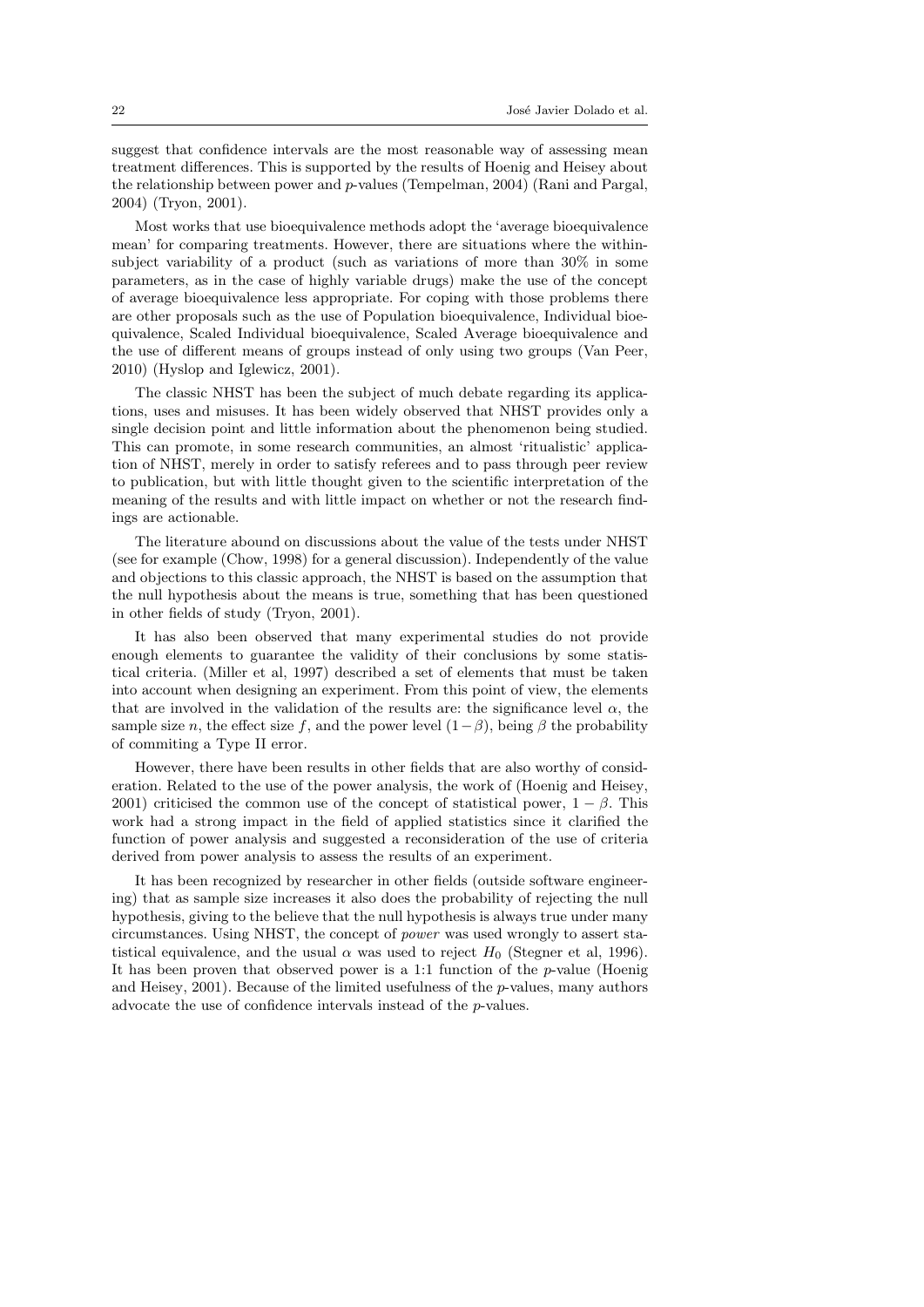#### 9 Conclusion

Equivalence Hypothesis Testing (EHT) offers several conceptual advantages over classic t-tests under NHST, such as to allow to test for a convenient difference of the treatments and to state a more realistic null hypothesis than that of equality. We have applied EHT to the two original experimental designs about SE and SEF programs and we have rejected the equivalence of both types of programming language syntax at a level of 20%, but the inequivalence could not be established for the Time variable at a 50% level (therefore implying equivalence). There remains the transferability of the results to other settings. The current data are only a reference point for establishing differences with future trials. In a second application of EHT for the comparison of OML and UML specifications, the inequivalence in the Score variable has been established, but the Time variable has equivalence at a level of 50%. In a third application of EHT to a crossover study that compared UML-B and B specifications the original Efficiency variable was found equivalent at 50% in one dataset and inequivalent in the other. Since the Efficiency variable includes the Time variable in the computations, future studies may take into consideration this result. In the second experiment EHT has helped to assess the previous results.

Classic NHST and equivalence statistical tests are not exclusive and both approaches provide useful information about the issue under experimentation. Equivalence helps to reason about intervals of interests and it is important for future studies.

We have used the "average bioequivalence" criterion with the difference of the means between groups, although the ratio of the means could also have been applied. Other bioequivalence alternatives remain as other research possibilities. The main problem when using EHT is to establish the intervals for the equivalence and the related reference values. In our case, whithout knowing previously what the standard human parameters for the answers are, it is difficult to set a specific range for the Time and Scores variables. Is it enough with 15, 8 or 2 seconds of difference in the time spent in answering questions? We may ask what the effects in the large or in a software house are of a difference in the scores of 3, 4 or 2 points. Due to lacking those reference points we have used two levels for observing equivalence (20% and 50%). A related issue is to compute the sample size for a experiment using EHT. Sample size have been observed to be larger in EHT than in NHST. These are questions that remain to study.

Given the fact that in software engineering the starting conditions in experiments are already different in many designs, testing for bioequivalence may be appropriate in some settings. The most important question to ask is how much differences in the treatments we allow in order to consider them as equivalent or non-equivalent. This may be difficult to answer given that human factors pervade all software engineering activities and the empirical experiments not only should try to reject the null hypothesis of indifference, but to analyse how prevailing the Type I and II errors are and what the consequences of making them are. EHT eases the reasoning on the experiment and it allows to dismiss results non-equivalent to what the researcher is looking for.

Equivalence Hypothesis Testing recently (Borg and Pfahl, 2011) made the transition from empirical studies of medical trials, where it has been a proven inferential statistical analysis technique for some time, to the software engineering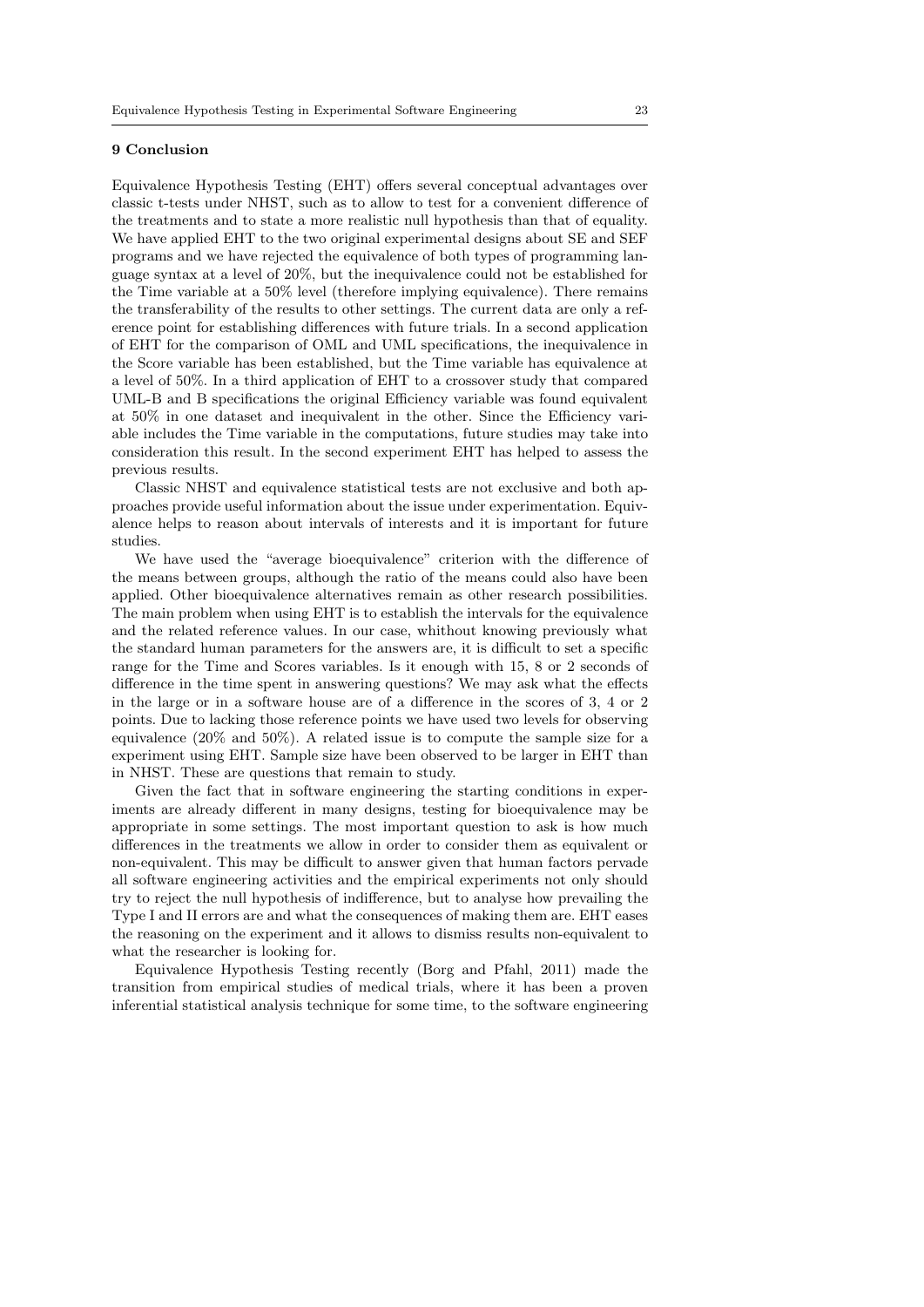domain. This paper provides further evidence for the potential use of EHT as a means of checking, statistically, whether we can infer that two populations as essentially equivalent, based on samples drawn from these populations. Equivalence Hypothesis Testing combines both aspects of statistical significance and practical relevance into one procedure, by defining the reasonable limits of acceptance of the new methods under study. The use of the confidence interval approach in EHT provides an accurate description of the results and it allows the visualization of the computed results in relation to the equivalence region.

Acknowledgements The authors are grateful to the reviewers for their helpful comments.

# References

- Borg M, Pfahl D (2011) Do better ir tools improve the accuracy of engineers traceability recovery? In: Proceedings of the International Workshop on Machine Learning Technologies in Software Engineering (MALETS '11), pp 27–34
- Chen DG, Peace KE (2011) Clinical Trial Data Analysis Using R. Chapman & Hall, Boca Raton, Florida, USA
- Chow SC, Liu JP (2009) Design and Analysis of Bioavailability and Bioequivalence Studies. Chapman&Hall
- Chow SC, Wang H (2001) On sample size calculation in bioequivalence trias. Journal of Pharmacokinetics and Pharmacodynamics 28(2):155–169
- Chow SL (1998) Precis of statistical significance: rationale validity and utility (with comments and reply). Behavioral and Brain Sciences 21:169–239
- Cole R, McBride G (2004) Assessing impacts of dredge spoil disposal using equivalence tests: implications of a precautionary (proof of safety) approach. Marine Ecology Progress Series 279:63–72
- Cribbie RA, Gruman JA, Arpin-Cribbie CA (2004) Recommendations for applying tests of equivalence. Journal of Clinical Psychology 60(1):1–10
- Dolado JJ, Harman M, Otero MC, Hu L (2003) An empirical investigation of the influence of a type of side effects on program comprehension. IEEE Transactions on Software Engineering, 29(7):665–670
- EMA (2010) Guideline on the investigation of bioequivalence. Tech. Rep. CPMP/EWP/QWP/1401/98 Rev. 1, EMA, European Medicines Agency
- Ennis D, Ennis J (2010) Equivalence hypothesis testing. Food Quality and Preference 21:253–256
- Ennis DM, Ennis JM (2009) Hypothesis testing for equivalence defined on symmetric open intervals. Communications in Statistics - Theory and Methods 38(11):1792–1803
- Garrett KA (1997) Use of statistical tests of equivalence (bioequivalence tests) in plant pathology. Phytopathology 87(4):372–374
- Harman M (2010) Why source code analysis and manipulation will always be important. In:  $10^{th}$  IEEE International Working Conference on Source Code Analysis and Manipulation, Timisoara, Romania, pp 7–19
- Harman M, Hu L, Zhang X, Munro M (2001) Side-effect removal transformation. In: IEEE International Workshop on Program Comprehension (IWPC 2001), Toronto, Canada, pp 309–319.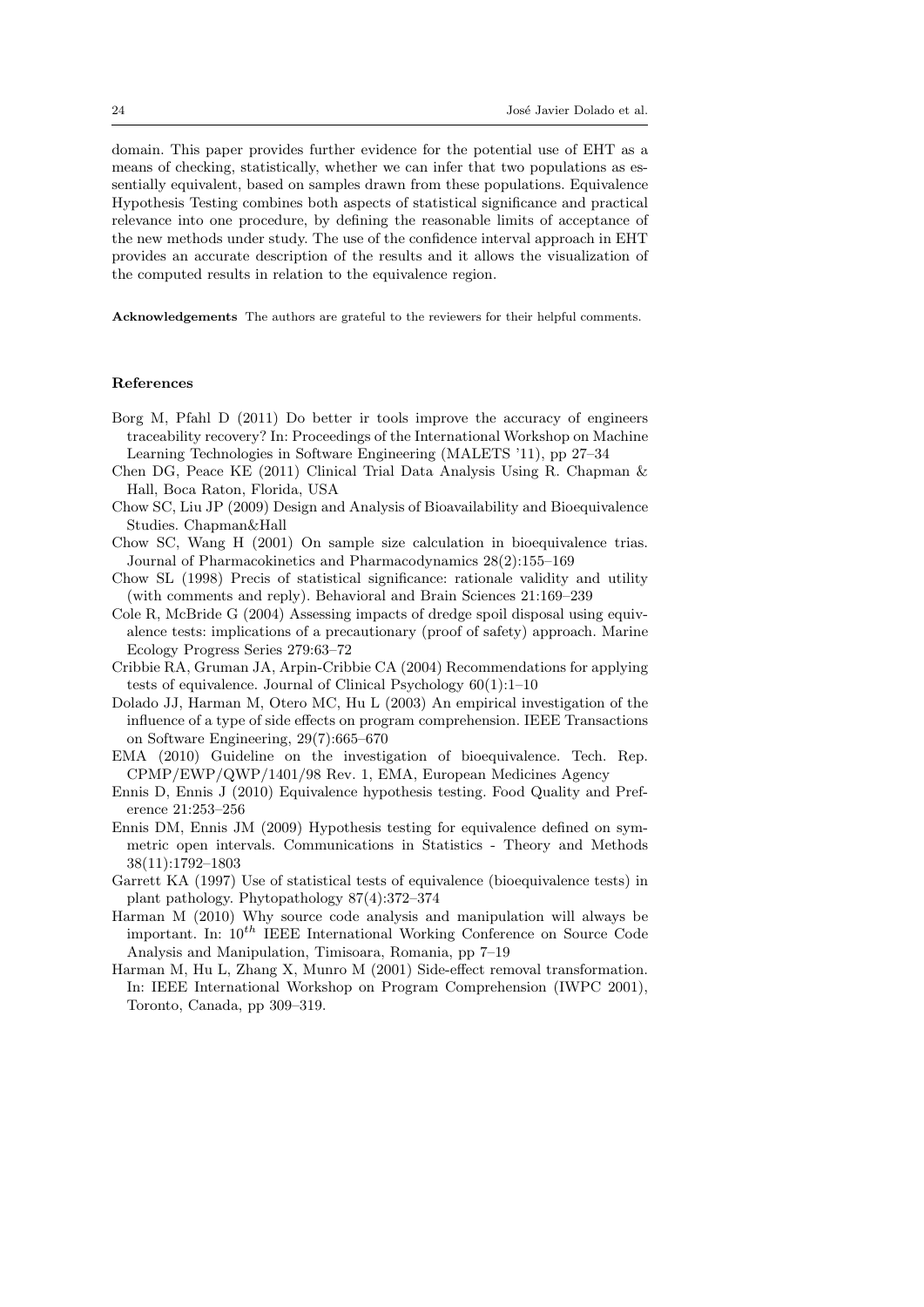- Harman M, Hu L, Hierons R, Munro M, Zhang X, Dolado J, Otero M, Wegener J (2002) A post-placement side-effect removal algorithm. In: IEEE Proceedings of the International Conference on Software Maintenance (ICSM 2002), pp 2–11
- Hauschke D, Steinijans V, Pigeot I (2007) Bioequivalence Studies in Drug Development. Methods and Applications. John Wiley & Sons
- Hintze J (2000) PASS 2000. NCSS, LLC. Kaysville, Utah, USA
- Hoenig J, Heisey D (2001) The abuse of power: the pervasive fallacy of power calculations for data analysis. The American Statistician 55(1):19–24
- Hyslop T, Iglewicz B (2001) Alternative cross-over designs for individual bioequivalence. In: Proceedings of the Annual Meeting of the American Statistical Association
- Lakhotia K, McMinn P, Harman M (2009) Automated test data generation for coverage: Haven't we solved this problem yet? In:  $4^{th}$  Testing Academia and Industry Conference — Practice And Research Techniques (TAIC PART'09), Windsor, UK, pp 95–104
- McBride GB (2005) Using Statistical Methods for Water Quality Management. Issues, Problems and Solutions. John Wiley & Sons
- Mecklin C (2003) A comparison of equivalence testing in combination with hypothesis testing and effect sizes. Journal of Modern Applied Statistical Methods 2(2):329–340
- Meyners M  $(2012)$  Equivalence tests a review. Food Quality and Preference 26(2):231–245
- Miller J, Daly J, Wood M, Roper M, Brooks A (1997) Statistical power and its subcomponents – missing and misunderstood concepts in empirical software engineering research. Information and Software Technology 39(4):285–295
- Miranda B, Sturtevant B, Yang J, Gustafson E (2009) Comparing fire spread algorithms using equivalence testing and neutral landscape models. Landscape Ecology 24:587–598
- Ngatia M, Gonzalez D, Julian SS, Conner A (2010) Equivalence versus classical statistical tests in water quality assessments. Journal of Environmental Monitoring 12:172–177
- Ogungbenro K, Aarons L (2008) How many subjects are necessary for population pharmacokinetic experiments? confidence interval approach. European Journal of Clinical Pharmacology 64:705–713
- Otero MC, Dolado JJ (2005) An empirical comparison of the dynamic modeling in oml and uml. Journal of Systems and Software  $77(2):91 - 102$
- Piaggio G, Pinol APY (2001) Use of the equivalence approach in reproductive health clinical trials. Statistics in Medicine 20(23):3571–3578
- Piaggio G, Elbourne DR, Altman DG, Pocock SJ, Evans SJW (2006) Reporting of noninferiority and equivalence randomized trials. an extension of the consort statement. The Journal of the American Medical Association 295(10):1152–1160
- Pikounis B, Bradstreet TE, Millard SP (2001) Graphical insight and data analysis for the 2,2,2, crossover design. In: Millard SP, Krause A (eds) Applied Statistics in the Pharmaceutical Industry with case studies using S-Plus, Springer-Verlag, pp 153–188
- R Core Team (2012) R: A Language and Environment for Statistical Computing. R Foundation for Statistical Computing, Vienna, Austria
- Rani S, Pargal A (2004) Bioequivalence: An overview of statistical concepts. Indian Journal of Pharmacology 36(4):209–216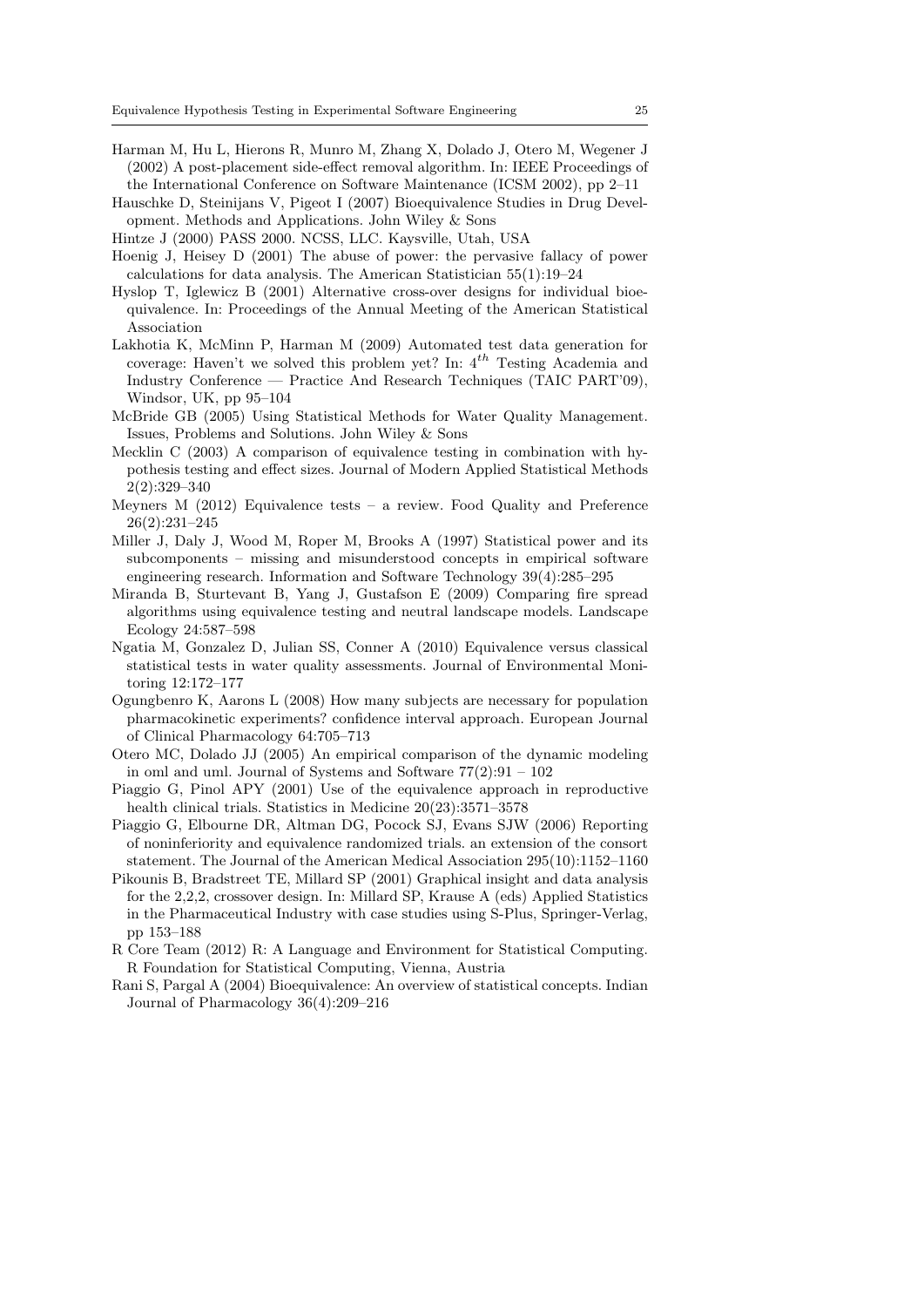- Razali R (2008) Usability of semi-formal and formal methods integration empirical assessments. PhD thesis, School of Electronics and Computer Science, Faculty of Engineering, Science and Mathematics, University of Southampton
- Razali R, Garratt PW (2006) Measuring the comprehensibility of a uml-b model and a b model. In: International Conference on Computer and Information Science and Engineering (CISE 2006), pp 338–343
- Razali R, Snook CF, Poppleton MR (2007a) Comprehensibility of uml-based formal model: a series of controlled experiments. In: Proceedings of the 1st ACM international workshop on Empirical assessment of software engineering languages and technologies: held in conjunction with the 22nd IEEE/ACM International Conference on Automated Software Engineering (ASE) 2007, ACM, New York, NY, USA, WEASELTech '07, pp 25–30
- Razali R, Snook CF, Poppleton MR, Garratt PW, Walters RJ (2007b) Experimental comparison of the comprehensibility of a uml-based formal specification versus a textual one. In: Kitchenham B, Brereton P, Turner M (eds) Proceedings of the 11th International Conference on Evaluation and Assessment in Software Engineering (EASE 07), British Computer Society, pp 1–11
- Robinson AP, Froese RE (2004) Model validation using equivalence tests. Ecological Modelling 176(3-4):349–358
- Robinson AP, Duursma RA, Marshall JD (2005) A regression-based equivalence test for model validation: shifting the burden of proof. Tree Physiology 25:903– 913
- Rogers J, Howard K, Vessey J (1993) Using significance tests to evaluate equivalence between two experimental groups. Psychol Bulletin 113(3):553–565
- Schuirmann DJ (1987) A comparison of the two one-sided tests procedure and the power approach for assessing the equivalence of average bioavailability. Journal of Pharmacokinetics and Biopharmaceutics 15(6):657–680
- Siqueira AL, Whitehead A, Todd S, Lucini MM (2005) Comparison of sample size formulae for 2x2 cross-over designs applied to bioequivalence studies. Pharmaceutical Statistics 4:233–243
- Stegner BL, Bostrom AG, Greenfield TK (1996) Equivalence testing for use in psychosocial and services research: An introduction with examples. Evaluation and Program Planning 19(3):193–198
- Stein J, Doganaksoy N (1999) Sample size considerations for assessing the equivalence of two process means. Quality Engineering 12(1):105–110
- Tempelman RJ (2004) Experimental design and statistical methods for classical and bioequivalence hypothesis testing with an application to dairy nutrition studies. Journal of Animal Science 82(13 suppl):E162–E172
- Tryon WW (2001) Evaluating statistical difference, equivalence, and indeterminacy using inferential confidence intervals: An integrated alternative method of conducting null hypothesis statistical tests. Psychological Methods 6(4):371–386
- Van Peer A (2010) Variability and impact on design of bioequivalence studies. Basic & Clinical Pharmacology & Toxicology 106(3):146–153
- Waldhoer T, Heinzl H (2011) Combining difference and equivalence test results in spatial maps. International Journal of Health Geographics 10(1):3
- Wellek S (2010) Testing statistical hypotheses of equivalence and noninferiority, 2nd edn. Chapman & Hall, Boca Raton, Florida, USA
- Westlake WJ (1976) Symmetrical confidence intervals for bioequivalence trials. Biometrics 32(4):741–744